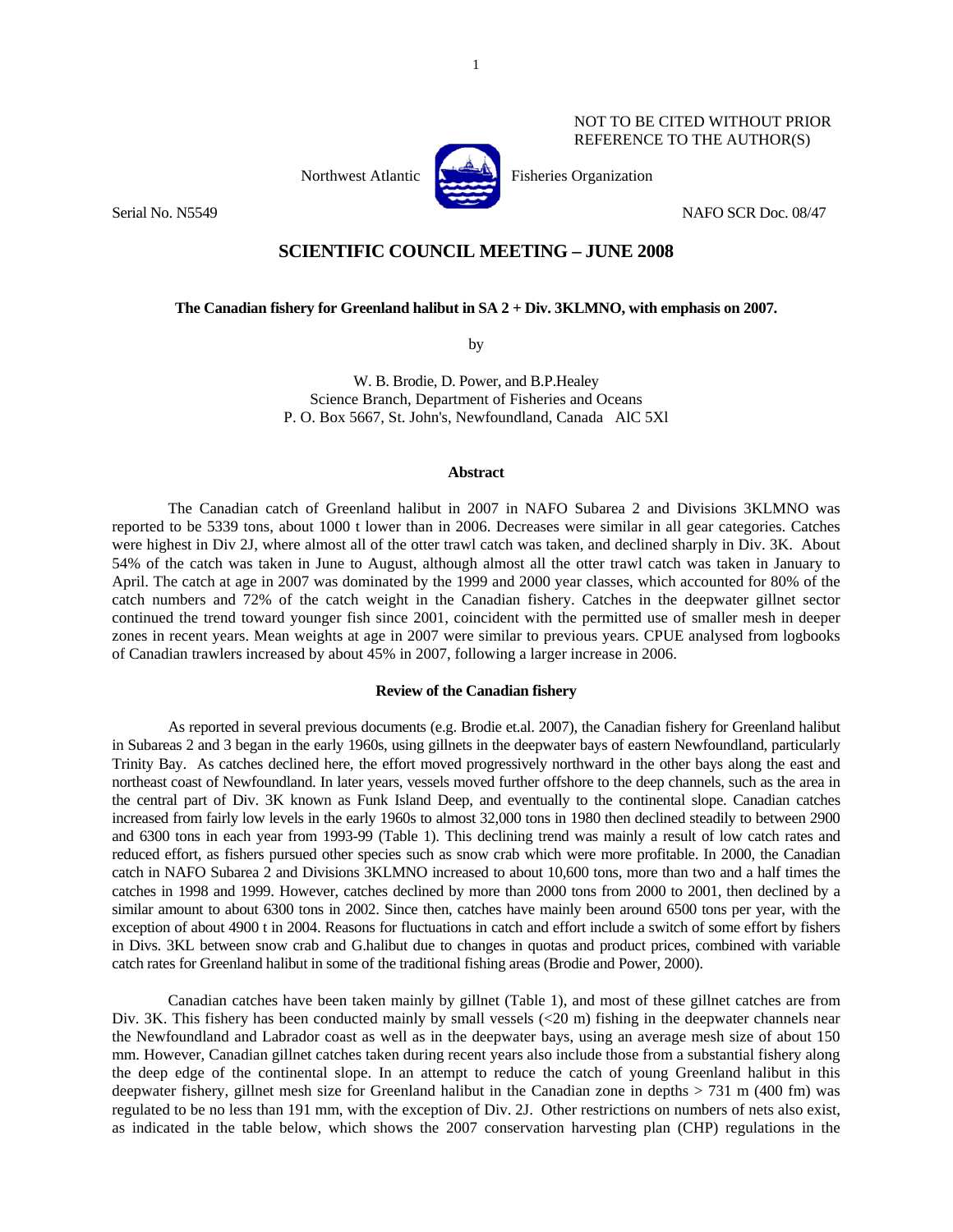Canadian gillnet fishery for Greenland halibut. In 2005 -2007, fishers in Div. 3K were permitted to use some 152 mm mesh gillnets in waters deeper than 732 m, but these fishers were then not permitted to fish for G. halibut in depths less than 732 m. The number of nets allowed in depths  $> 732$  m in Div. 2GHJ + 3K in 2007 was reduced from 500 to 400.

| Area        | Depth             | # of Nets | Min. Mesh |
|-------------|-------------------|-----------|-----------|
| 2GH         | $293 - 549$ m     | 125       | 152 mm    |
| $2GH + 3KL$ | $549 - 732$ m     | 200       | 152 mm    |
| 2GH + 3K    | $> 732 \text{ m}$ | 400       | 191 mm    |
| 2J          | $> 732 \text{ m}$ | 400       | $152$ mm  |
| 3LMNO       | $> 732 \text{ m}$ | 500       | 191 mm    |

 Gillnet catches during the 1990's ranged from 2400 to 6700 tons, averaging about 4200 tons. Catches in 2000 from this sector then increased to 9300 tons, similar to the levels seen in the late 1980's, but since then have declined to between 2600 and 3900 tons. Since early-2002, an area in the Funk Island Deep region of Div. 3K (see Fig. 1) was closed to gillnetting in order to reduce by-catch of snow crab, and was partly responsible for the decline in gillnet catch. An area of Hawke Channel has also been closed to fishing for some years, due to crab – shrimp fishing interactions. Both these areas have undergone modifications over time.

 Canadian otter trawl (OT) catches peaked at about 8,000 tons in 1982, but from 1993 to 1999, catches by this fleet were less than 1050 tons annually. OT catches increased sharply from less than 90 tons in 1998 and 1999, to around 1800 tons in 2001-02 and 2004, but were double this level at just over 3700 tons in 2003 (Table 1). OT catch since then has been in the range of 1800 to 2400 tons. Much of the otter trawl catch after 2004 was in the slope area around the boundary between Divs. 3K and 3L, although almost all otter trawl catch in 2007 occurred in Div. 2J. This fishery is conducted mainly by large vessels (>30 m in length), and minimum codend mesh size has been regulated to be 145 mm for several years, in all areas.

 Catches from Subarea 2 were very low prior to the mid 1970's, then increased to a peak around 9000 tons in 1982 (Table 2). From 1991 to 2001, catches from Subarea 2 were in the range of 1000 to 2500 tons per year. The catch in SA 2 increased to almost 3000 tons in 2003, due to higher catches in Div. 2GH, but has since declined. Most of the catch from Subarea 2 has come from Div. 2J, although catches in 1993-96 and 2003-04 were higher in Div. 2GH combined compared to Div. 2J. In most years, Div. 3K has produced the largest Canadian catches, peaking around 18,000 tons in 1979-80. Catches in recent years from Div. 3K have fluctuated between 750 tons (1995) and 5800 tons (2000), with the 2006 value at 3900 tons. Peak catches of around 13,000 tons in Div 3L occurred in 1966-67 and 1980, and averaged about 1400 tons in 2005 and 2006. Catches in Div. 3M , 3N, and 3O combined have generally been in the range of 100 to 600 tons per year, mainly from Div. 3O (Table 2).

# **The Canadian fishery in 2007**

 There were some differences in the spatial and temporal patterns in the Canadian fishery for G.halibut in 2007 compared to those observed in 2002-06. The total reported catch was just under 5400 tons, about 1000 t lower than in 2006, reflecting declines in quotas. Catches in the both gillnet fleets, and in the otter trawl fleet, decreased in 2007.

 Breakdowns of the catch by gear, Division, depth range and month are shown in Tables 3 and 4. As in most years, gillnet was the dominant gear in 2007. In 2004 to 2007 the gillnet catches in the shallow zone (<400 fm) were lower than in the deep zone, although the differences were small in 2006 and 2007. These gillnet catches are referred to in Tables 3 and 4 as GN<400 and GN>400. Longline catches, which had not exceeded 130 tons per year since the early 1970's, were higher in 2002-2004, but have declined since to practically nil in 2007. The main change in the spatial pattern of the fishery in 2007 was the shift of otter trawl catches to 2J, although there has been little consistency in the distribution of OT catches by division in the past 4 years. Most of the total catch in 2007 occurred in summer, with just under 1000 tons per month in each of June to August, almost all by gillnet. Over 93% of otter trawl catches came in January to April, mostly in March. The temporal pattern of catch in 2006 was unusual compared to 2005 and 2007, with only a small amount of catch occurring in July of 2006. In 2007, almost all GN catch in Div. 2J and 3K took place in June and July, compared to August in Div. 3L.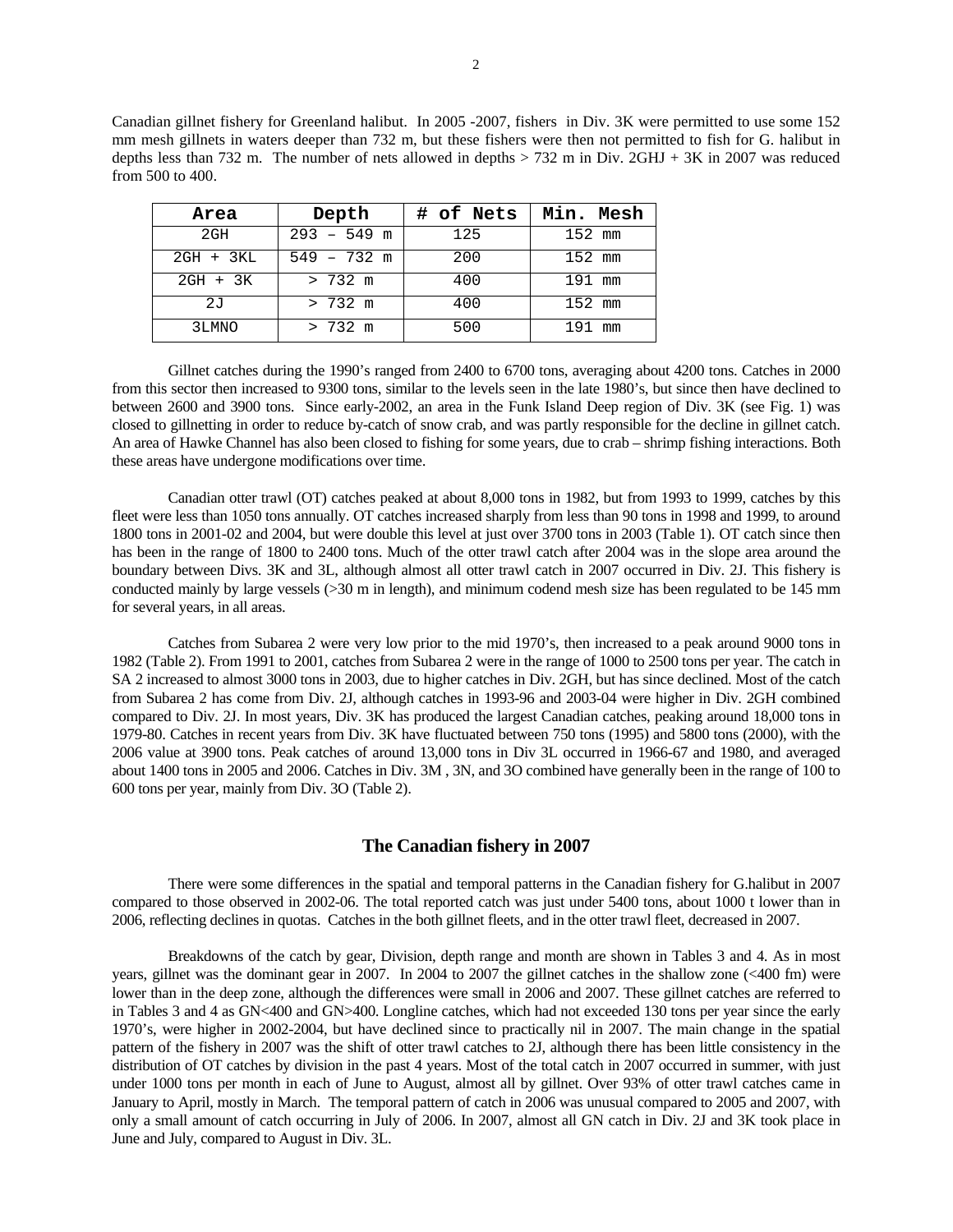Figs. 1-2 show the location of most of the Canadian catch of Greenland halibut in 2002-04, and 2006-07. These data were aggregated by 10-minute squares from logbook records. In all four years, the plotted data account for over 93% of the total Canadian catch. The spatial distributions of the 4 years were fairly similar (Figs 1-2), with the major difference being the gillnet catches in the north-central part of Div. 3L in 2006 and 2007, which was also fished in 2005, but to a lesser extent in 2004, and not at all in 2002-03. A major difference from 2002 onward was the reduction in catch from the central 3K (Funk Island Deep) area, due to the area closed to gillnetting (Brodie and Power, 2002). This was noted in previous sections, and is shown in Fig. 1, as well as in Power and Brodie (2006), where the closed area, which was not in the regulations in 2001, was overlaid on the 2001 catch. Fig. 3 shows the location of the 2007 catch by the 4 major gear types (2 gillnet categories, otter trawl, and longline, which was almost nil in 2007). Most of the otter trawl fishery in 2007 (Figs 3, 6) was located in one main area: around the slope edge between 53 and 55 degrees N latitude in Div. 2J. In many previous years, this fishery operated at from the border between Divs. 3K and 3L north to about 51 N. The spatial distribution of the deepwater gillnet fishery in 2007 was similar to recent years, ie. widely distributed along the slope edge, with relatively more effort in Div. 3K. With the closure of the Funk Island Deep area, the shallow water gillnet catches were more concentrated towards the slope area in 3K in 2002-05 compared to 2001 and earlier (eg. Brodie and Power 2006, and earlier documents). In 2007, much of the shallow water GN catches came from north-central 3L. As noted above, some smaller mesh gillnets have been allowed in Div. 2J and 3K in recent years. In 2007, gillnet catches were about the same in each of June, July, and August, generally occurring in the early summer in 2J and 3K, and later in Div. 3L (Figs. 4 and 5). This contrasts with 2006, when almost no catch was taken in July. Also, almost all of the otter trawl catch was taken in January to April in 2007, similar to the pattern in 2006, but earlier than in most years (e.g. May to July for the bulk of this fishery in 2005). As in 2006, the reasons for this in 2007 may have been favorable ice conditions in the slope areas, high CPUE, and, possibly, lower by-catch of species under moratorium in certain months.

 As in previous years, by-catches were taken in the 2007 Greenland halibut fisheries within Canadian waters. These include rough-head grenadier, American plaice, witch flounder, redfish, and cod. Some by-catches of snow crab were also reported. By-catches of Greenland halibut in the Canadian shrimp fishery have been described previously (e.g. Orr et al. 2002), and are updated annually. A continuing caveat with the set-by-set discard estimates of G. halibut recorded in the shrimp fishery is that any amount of discards < 1 kg are recorded as 1 kg in the database.

## **Catch at age**

 Details on the Canadian catch at age for previous years can be found in Bowering and Brodie (2000), and Brodie et al (2007) and Brodie and Power (2006; and earlier documents by same authors). Ages 6-8 dominated the Canadian catch in most years, both in the otter trawl and shallow water gillnet fisheries. The catch in the GN>400 fleet has been tending towards smaller fish, as smaller mesh is permitted in deeper areas.

 Sampling data collected in 2007 by observers at sea and by port samplers, were available from Divs. 2J, 3KLO. The following table shows the number of length measurements by Division and gear, and the number of otoliths (in italics).

| 2007             | 2J    |     | 3K   |     | 3 <sub>LO</sub> |     |  |
|------------------|-------|-----|------|-----|-----------------|-----|--|
| Gill net $<$ 400 | 528   |     | 1197 |     | 7330            |     |  |
| Gill net $>400$  | 2200  | 201 | 1758 | 273 | 1250            | 490 |  |
| Otter trawl      | 8889  | 226 | 501  |     | 381             | 43  |  |
| Totals           | 11617 | 427 | 3456 | 273 | 8861            |     |  |

The otolith samples from the fixed gear sectors have been combined, as there is a mixture of mesh sizes in the deepwater fisheries. The large number of measurements from the otter trawl catch is due to the requirement for these large vessels to have a high percentage of observer coverage. The total number of length measurements in 2007 was 24,034, which was a decrease of 33% from 2006 levels, following a decrease by about 50% from 2005. However, with the reduced quotas in 2007, and concentration of effort in relatively few gear/month cells (Table 4), all major fleet sectors appeared to be adequately sampled for lengths in 2007. The number of otoliths (1233) was 44% lower than in 2006, resulting in agelengths keys having to be combined across some gear types, Divisions, and seasons to calculate catch at age.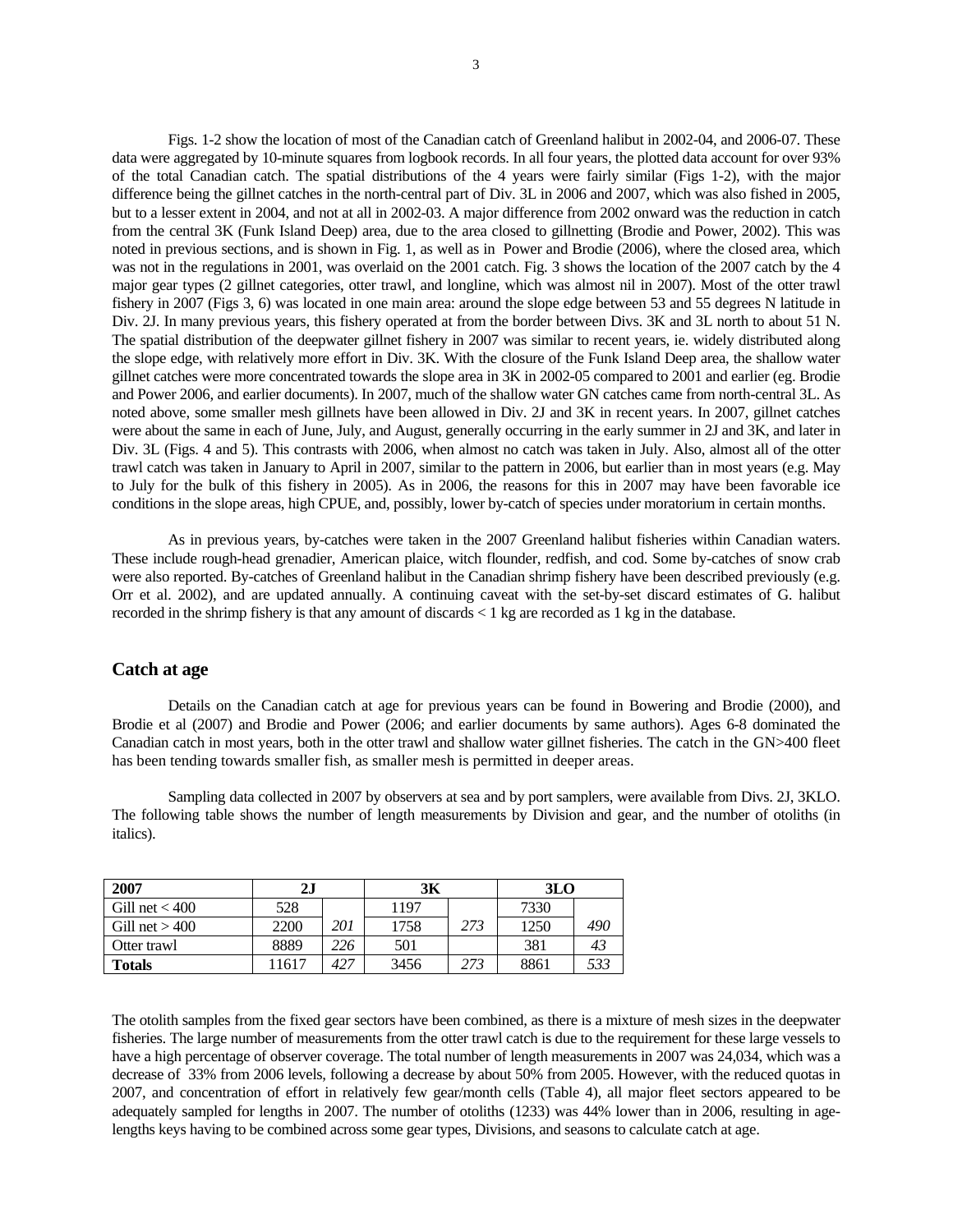Age compositions for the 2007 fishery are presented for both gillnet components (GN<400 and GN>400) as well as for otter trawl (Table 5). The predominant age in the otter trawl in all areas, and GN <400 sectors was 7 (2000 year class), while age 8 (1999 year class) was most abundant in the catches of deepwater gillnets. Ages 7 and 8 were also dominant in these fisheries in all recent years. Overall, the catch at age in 2007 was dominated by the 1999 and 2000 year classes, which accounted for 80% of the catch numbers and 72% of the catch weight. In recent years, the catch at age is becoming dominated more by these 2 ages (7+8). As was the case in 2000 - 2006, age 8 was second highest in the catch numbers, followed by age 6. The catch in the GN>400 fleet has been tending towards smaller fish, as smaller mesh is permitted in deeper areas. For example, only 6% of the catch in numbers by this fleet in 2007 was estimated to be age 10 or older, compared to 14% in 2006, and to 72-80% in 2001 and 2002.

Mean weights at age for all areas were calculated using the same length-weight relationship used for Greenland halibut catch at age in 1998-2006, which was the Divisions-combined, year = 1997 (from Gundersen and Brodie 1999). Weights at ages 5 and 6 in 2007 were slightly higher than in 2005 and 2006, with those at other ages being very similar to the previous 2 years (Brodie et al. 2007; Brodie and Power 2006). The sum of products was about 6.2% lower than the catch weight, which is a larger difference than usual.

# **CPUE**

 Catch and effort data from the Canadian otter trawl fishery directed for Greenland halibut during the period 1975 to 2002 were obtained from the NAFO STATLANT 21B database were combined with data from 2003- 2007 from Canada (N) logbook (ZIFF) records. The catch/effort data were analysed with a multiplicative model (Gavaris, 1980) to derive a standardized catch rate index based on an hours-fished measure of effort. Ln (CPUE) was the dependent variable in the model. Independent variables (category types) were: (1) a combination country-gear-tonnageclass category type (CGT), (2) month, (3) NAFO Division and (4) Year. Consistent with previous catch rate standardizations (e.g. Power, 2004), individual observations with catch less than 10 tons or effort less than 10 hours were eliminated prior to analysis. Subsequently, within each dependent variable, categories with arbitrarily less than five observations were also eliminated, with the exception of the variable "year", which is the purpose of the standardization. In recent years, there was sufficient data available from the tonnage class 4 trawlers and the tonnage class 7 trawlers utilizing twin trawls for inclusion in the standardization. The twin trawls were introduced in 2003 but have accounted for less than 11% of the otter trawl catch with the exception of 2005 when they took 32%. The advantage of running the Gavaris model is that the derived index is retransformed into the original units of fishing effort and can be computed for any chosen combination of the main factors. After the selection criteria were applied, the percentage of otter trawl catch with hours fished effort utilized in the analysis ranged from 10% in 1976 to 90% or more from 2000-2007, and averaged 92% since 1995.

Residual plots did not indicate model misspecification. The model resulted in a significant regression  $(P < 0.05)$ explaining 62% of the variation in catch rates (Table 6). Based on the regression coefficients, over the entire time series, catch rates were better in late summer and higher in Div. 2H. The fishing power of the large trawlers (TC 7) is also much higher, as would be expected. The standardized catch rate index (Table 7, Fig. 7) shows much between-year variability. Initial CPUE increased rapidly to 1978, probably as a result of captains learning a relatively new fishery, then showed period of stability from to 1984, during which time the highest catch rates were realized. CPUE declined by about twothirds from 1984 to 1992 although there were some sporadic increases over this period. The 1992 value was the lowest in the series (excluding the first point in 1976). Between 1992 and 2001 catch rates increased gradually, doubling over this period. Catch rate declined sharply in 2002, remained stable to 2005 at a level marginally higher than the lowest catch rates observed over the 30 year series. The index increased by over 60% in 2006 and then by another 45% in 2007, to a level which is near the highest in the series. These most recent increases as associated with large variability within each year. In 2004, 2007 and 2008, Scientific Council rejected the use of CPUE series in general as indices of abundance for this stock, due in part to large fluctuations in the Canadian and Spanish indices, concerns about possible effects of concentration of effort on CPUE, and doubts as to what CPUE was actually measuring in each year.

#### **References**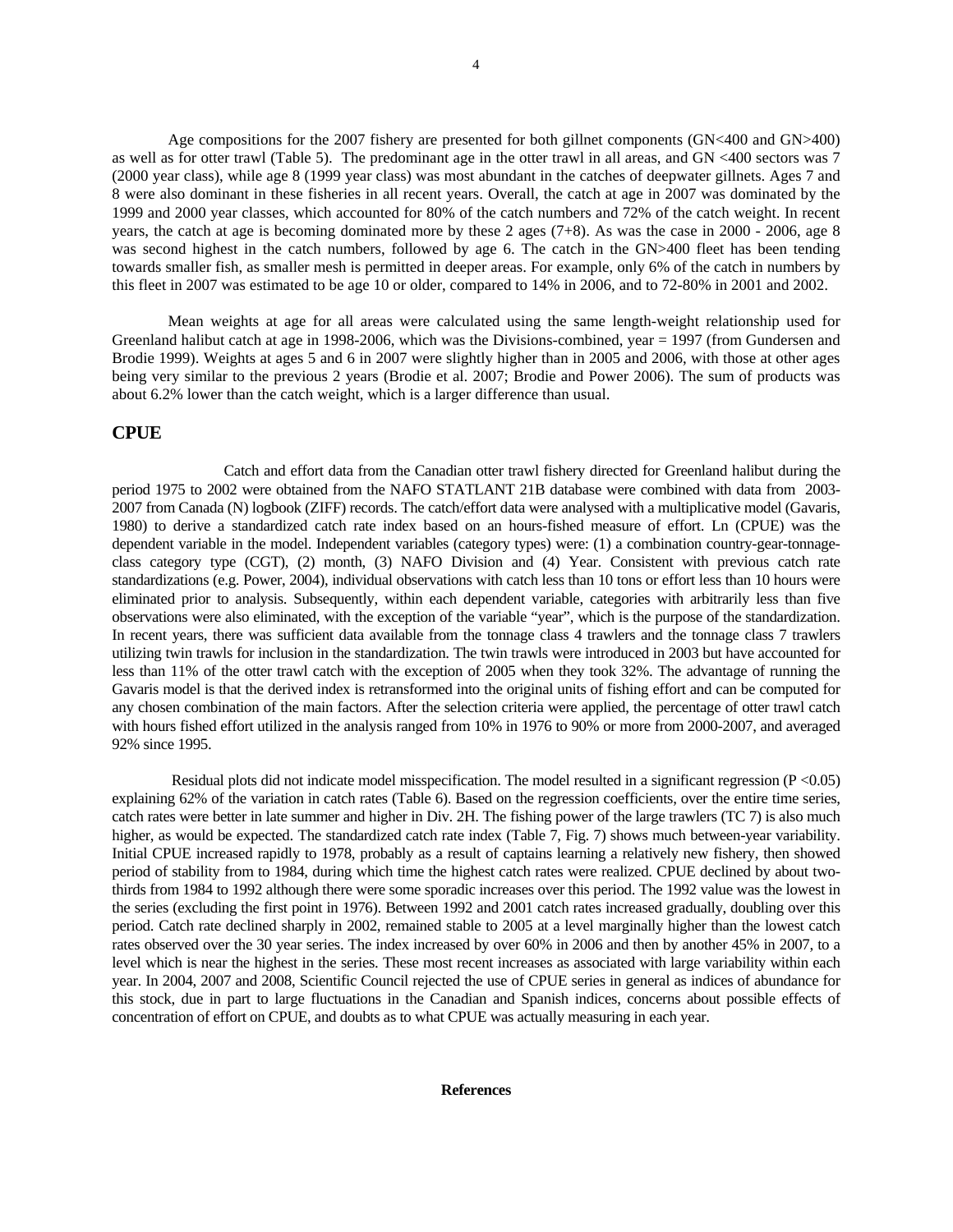Bowering, W. R., and W. B. Brodie. 2000. Calculation of catch-at-age for commercially caught Greenland halibut in NAFO Subarea 2 and Divisions 3KLMNO during 1975-99 with particular emphasis on construction of the catchat-age matrix since 1989. NAFO SCR Doc. 00/24.

Brodie, W. B. and D. Power. 2001. The Canadian fishery for Greenland halibut in SA2 + Div. 3KLMNO, with emphasis on 2000. NAFO SCR Doc. 01/65, Ser. No. N4443, 13 p.

Brodie, W. B. and D. Power. 2002. The Canadian fishery for Greenland halibut in SA2 + Div. 3KLMNO, with emphasis on 2001. NAFO SCR Doc. 02/39, Ser. No. N4650, 12 p.

Brodie, W. B. and D. Power. 2003. The Canadian fishery for Greenland halibut in SA2 + Div. 3KLMNO, with emphasis on 2002. NAFO SCR Doc. 03/36, Ser. No. N4854, 14 p.

Brodie, W. B. and D. Power. 2004. The Canadian fishery for Greenland halibut in SA2 + Div. 3KLMNO, with emphasis on 2003. NAFO SCR Doc. 04/33, Ser. No. N4983, 14p.

Brodie, W. B. and D. Power. 2005. The Canadian fishery for Greenland halibut in SA2 + Div. 3KLMNO, with emphasis on 2004. NAFO SCR Doc. 05/62, Ser. No. N5148, 16p.

Brodie, W. B. and D. Power. 2006. The Canadian fishery for Greenland halibut in SA2 + Div. 3KLMNO, with emphasis on 2005. NAFO SCR Doc. 06/47, Ser. No. N5273, 19p.

Brodie, W. B. , D. Power and B. P.Healey. 2007. The Canadian fishery for Greenland halibut in SA2 + Div. 3KLMNO, with emphasis on 2006. NAFO SCR Doc. 07/50, Ser. No. N5402, 20p.

Gavaris, S. 1980. Use of a multiplicative model to estimate catch rate and effort from commercial data. Can. J. Fish. Aquat. Sci. 37:2272-2275.

Gundersen, A.C. and W.B.Brodie. 1999. Length-weight relationships of Greenland halibut in NAFO Divisions 2GHJ and 3KLMNO, 1990-97. NAFO SCR Doc. 99/31, Ser. No. N4087.

Orr, D.C., P. Veitch, and D. Sullivan. 2002. An update of information pertaining to northern shrimp (*Pandalus borealis* Kroyer) and groundfish in NAFO Divisions 3LNO. NAFO SCR Doc. 02/160, Ser. No. N4789, 55 p.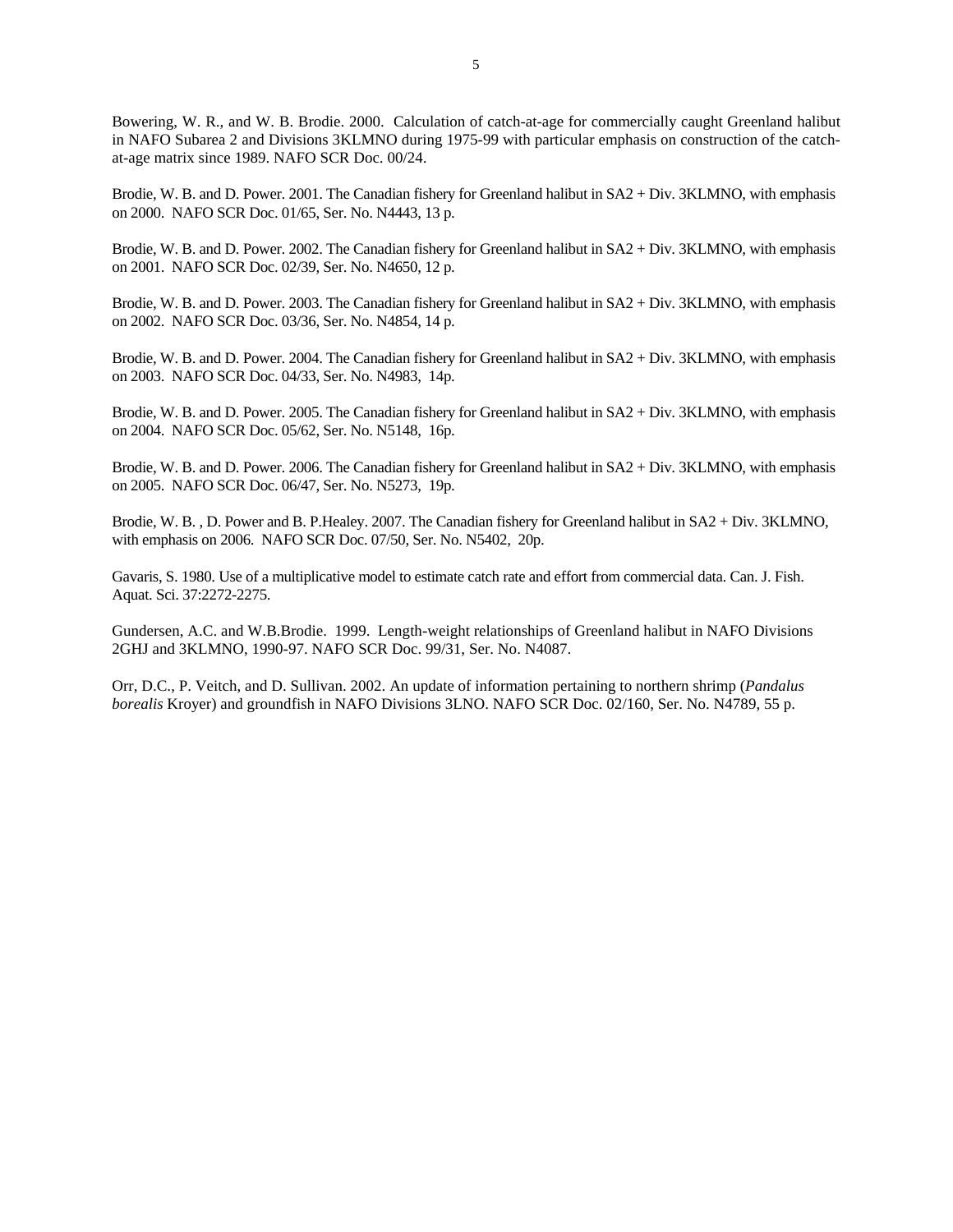|             |                |                 | <b>GEAR</b>              |             |          | Canada       |
|-------------|----------------|-----------------|--------------------------|-------------|----------|--------------|
| <b>YEAR</b> | <b>GILLNET</b> | <b>LONGLINE</b> | <b>MISC</b>              | <b>UNSP</b> | OT TRAWL | <b>TOTAL</b> |
| 1960        |                |                 |                          | 660         |          | 660          |
| 1961        |                |                 |                          | 741         |          | 741          |
| 1962        |                |                 |                          | 586         |          | 586          |
| 1963        |                | 5               |                          | 771         |          | 776          |
| 1964        |                |                 |                          | 1757        |          | 1757         |
| 1965        |                |                 |                          | 8082        |          | 8082         |
| 1966        | 257            | 194             | 15                       | 15640       | 120      | 16226        |
| 1967        | 93             | 144             | 95                       | 15478       | 798      | 16608        |
| 1968        |                | 94              |                          | 12766       | 493      | 13353        |
| 1969        | 9980           | 850             | 69                       | 412         | 245      | 11556        |
| 1970        | 9818           | 371             | 119                      | 318         | 85       | 10711        |
| 1971        | 8947           | 153             | 55                       | 180         | 75       | 9410         |
| 1972        | 8775           | 34              | 22                       | 50          | 71       | 8952         |
| 1973        | 6546           | 35              | 70                       | 102         | 95       | 6848         |
| 1974        | 5500           | 49              | 16                       | 8           | 184      | 5757         |
| 1975        | 7510           | 3               | 53                       | $\,1\,$     | 247      | 7814         |
| 1976        | 8500           | 6               | 41                       |             | 767      | 9314         |
| 1977        | 15038          | 33              | 36                       |             | 2866     | 17973        |
| 1978        | 20622          | 46              | 83                       |             | 3951     | 24702        |
| 1979        | 24550          | 116             | 116                      |             | 5183     | 29965        |
| 1980        | 27703          | 128             | 57                       |             | 3946     | 31834        |
| 1981        | 17927          | 55              | 43                       |             | 6155     | 24180        |
| 1982        | 11038          | 69              | 59                       |             | 8143     | 19309        |
| 1983        | 9911           | 58              | 73                       |             | 7085     | 17127        |
| 1984        | 11100          | 27              | 100                      |             | 6070     | 17297        |
| 1985        | 7422           | $\overline{2}$  | 42                       |             | 4847     | 12313        |
| 1986        | 6293           | $\overline{7}$  | 20                       |             | 1896     | 8216         |
| 1987        | 10849          | 22              | 115                      |             | 2465     | 13451        |
| 1988        | 7715           | 70              | 53                       |             | 629      | 8467         |
| 1989        | 10956          | 16              | 35                       |             | 988      | 11995        |
| 1990        | 6732           | 18              | 15                       |             | 2402     | 9167         |
| 1991        | 3440           | 36              | 9                        |             | 3254     | 6739         |
| 1992        | 4470           | 30              | $\mathbf{1}$             |             | 2502     | 7003         |
| 1993        | 3863           | 4               | 5                        |             | 1034     | 4906         |
| 1994        | 2378           |                 |                          |             | 575      | 2953         |
| 1995        | 2602           | $\mathbf{1}$    |                          |             | 632      | 3235         |
| 1996        | 5134           | $\mathbf{1}$    |                          | $\,1\,$     | 1043     | 6179         |
| 1997        | 5202           | 61              |                          |             | 1017     | 6280         |
| 1998        | 3963           | 108             | $\overline{\mathcal{L}}$ |             | 46       | 4121         |
| 1999        | 3870           | 65              |                          |             | 81       | 4016         |
| 2000        | 9271           | 18              | 5                        | 14          | 1285     | 10593        |
| 2001        | 6395           | 123             | 14                       |             | 1833     | 8365         |
| 2002        | 3854           | 652             |                          |             | 1784     | 6290         |
| 2003        | 2668           | 596             |                          |             | 3710     | 6974         |
| 2004        | 2634           | 403             |                          |             | 1832     | 4869         |
| 2005        | 4317           | 101             | $\mathbf{1}$             |             | 2218     | 6637         |
| 2006        | 3848           | 175             |                          |             | 2356     | 6379         |
| 2007        | 3202           | 3               |                          | 268         | 1866     | 5339         |

Table 1. Canadian catch of G.halibut, by gear type, from 1960-2007.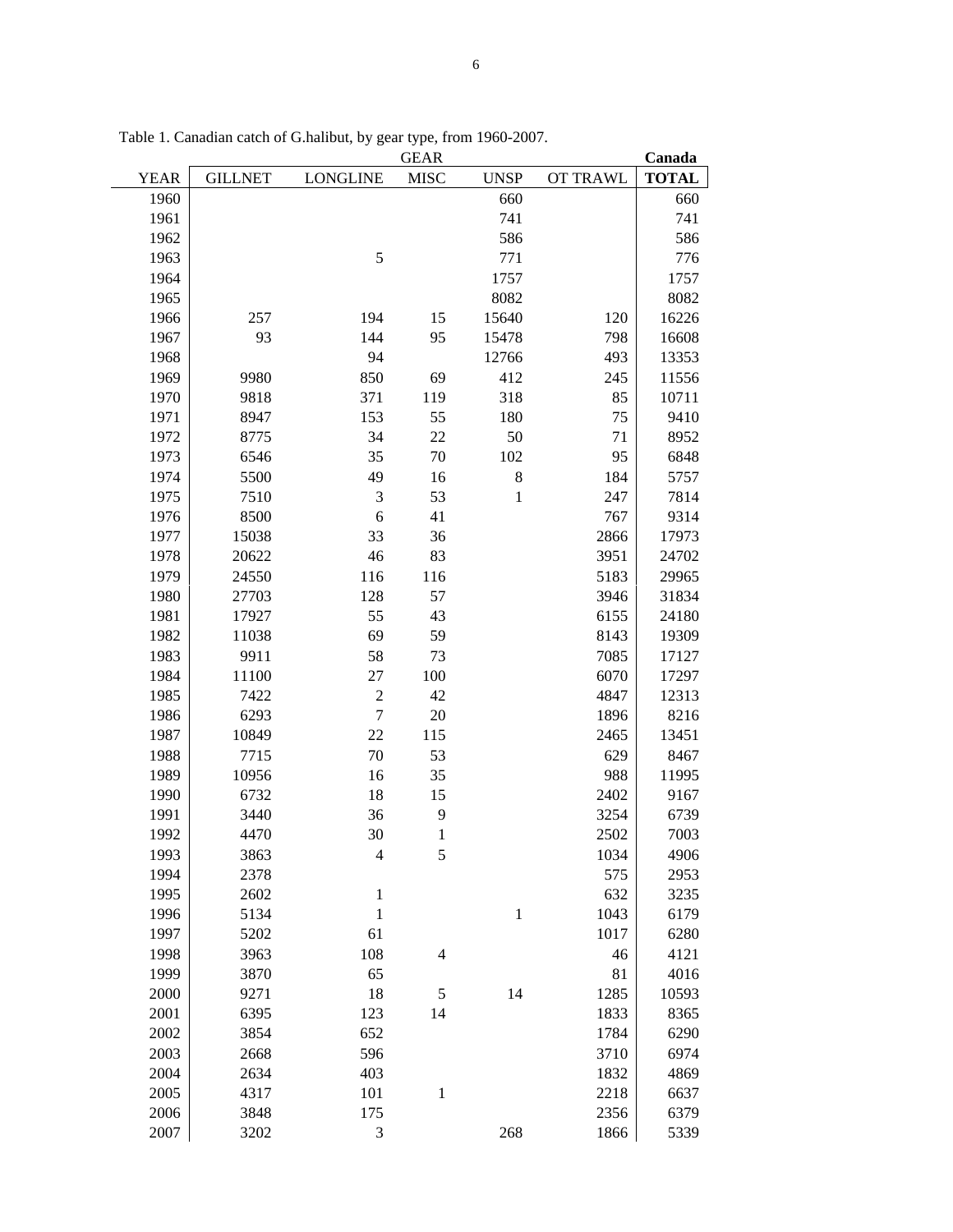|             |      |      |                |                           |       | <b>DIVISION</b> |                |                  |                          |     | Canada       |
|-------------|------|------|----------------|---------------------------|-------|-----------------|----------------|------------------|--------------------------|-----|--------------|
| <b>YEAR</b> | 2G   | 2H   | 2J             | SA <sub>2</sub>           | 3K    | 3L              | 3M             | 3N               | 30                       | Unk | <b>TOTAL</b> |
| 1960        |      |      |                |                           | 610   | 50              |                |                  |                          |     | 660          |
| 1961        |      |      |                |                           | 613   | 128             |                |                  |                          |     | 741          |
| 1962        |      |      |                |                           | 479   | 107             |                |                  |                          |     | 586          |
| 1963        |      |      |                |                           | 592   | 184             |                |                  |                          |     | 776          |
| 1964        |      |      |                |                           | 870   | 887             |                |                  |                          |     | 1757         |
| 1965        |      |      |                |                           | 2129  | 5953            |                |                  |                          |     | 8082         |
| 1966        |      |      |                |                           | 3691  | 12518           |                | 17               |                          |     | 16226        |
| 1967        |      |      | $\overline{7}$ | $\boldsymbol{7}$          | 2892  | 13705           |                | $\mathbf{1}$     | 3                        |     | 16608        |
| 1968        |      |      | 53             | 53                        | 3672  | 9597            |                | 31               |                          |     | 13353        |
| 1969        |      |      |                | $\boldsymbol{\mathit{0}}$ | 7140  | 4413            |                | $\mathbf{1}$     | $\sqrt{2}$               |     | 11556        |
| 1970        |      |      |                | $\mathcal O$              | 5937  | 4769            |                | 5                |                          |     | 10711        |
| 1971        |      |      |                | $\mathcal O$              | 4160  | 5248            |                | $\overline{2}$   |                          |     | 9410         |
| 1972        |      |      |                | $\mathcal O$              | 4736  | 4216            |                |                  |                          |     | 8952         |
| 1973        |      |      | $\sqrt{5}$     | $\sqrt{2}$                | 3602  | 3233            |                | $\mathbf{1}$     | $\boldsymbol{7}$         |     | 6848         |
| 1974        |      |      | 19             | 19                        | 2817  | 2909            |                | 9                | 3                        |     | 5757         |
| 1975        |      |      | 22             | 22                        | 3245  | 4540            |                | $\boldsymbol{7}$ |                          |     | 7814         |
| 1976        | 62   | 168  | 153            | 383                       | 4779  | 4144            | 1              | $\sqrt{ }$       |                          |     | 9314         |
| 1977        |      | 72   | 419            | 491                       | 10751 | 6725            | $\mathbf{1}$   | $\sqrt{2}$       | 3                        |     | 17973        |
| 1978        |      | 14   | 1255           | 1269                      | 15875 | 7548            | $\mathbf{1}$   | 5                | $\overline{4}$           |     | 24702        |
| 1979        |      | 34   | 3163           | 3197                      | 18165 | 8578            | $\mathfrak{2}$ | 17               | 6                        |     | 29965        |
| 1980        |      | 217  | 1157           | 1374                      | 17658 | 12742           | 14             | 43               | 3                        |     | 31834        |
| 1981        | 10   | 41   | 862            | 913                       | 14379 | 8833            |                | 49               | 6                        |     | 24180        |
| 1982        | 15   | 5155 | 3942           | 9112                      | 6031  | 4105            |                | 55               | 6                        |     | 19309        |
| 1983        |      | 2578 | 2238           | 4816                      | 7679  | 4618            |                | 12               | $\overline{\mathbf{c}}$  |     | 17127        |
| 1984        |      | 1913 | 2796           | 4709                      | 7496  | 5078            |                | 12               | $\overline{c}$           |     | 17297        |
| 1985        |      | 1758 | 3101           | 4859                      | 4395  | 3023            |                | 35               | $\mathbf{1}$             |     | 12313        |
| 1986        |      | 82   | 2476           | 2558                      | 2886  | 2769            |                | $\boldsymbol{2}$ | $\mathbf{1}$             |     | 8216         |
| 1987        |      | 6    | 4143           | 4149                      | 4740  | 4561            |                | $\mathbf{1}$     |                          |     | 13451        |
| 1988        | 45   | 27   | 1867           | 1939                      | 4591  | 1921            | $\mathbf{2}$   | 12               | $\overline{c}$           |     | 8467         |
| 1989        |      | 190  | 2635           | 2825                      | 6342  | 2809            | 6              | 10               | 3                        |     | 11995        |
| 1990        | 57   | 171  | 2798           | 3026                      | 4075  | 2020            | 38             | $\overline{4}$   | $\overline{\mathcal{L}}$ |     | 9167         |
| 1991        |      | 50   | 3008           | 3058                      | 2215  | 1291            | 157            | 11               | 7                        |     | 6739         |
| 1992        | 428  | 230  | 476            | 1134                      | 3882  | 1951            | $\overline{4}$ | 10               | 22                       |     | 7003         |
| 1993        | 557  | 403  | 214            | 1174                      | 2398  | 880             |                | 19               | 435                      |     | 4906         |
| 1994        | 1045 | 210  | 203            | 1458                      | 1032  | 258             |                | $\mathbf{1}$     | 204                      |     | 2953         |
| 1995        | 1006 | 453  | 709            | 2168                      | 754   | 197             |                |                  | 116                      |     | 3235         |
| 1996        | 688  | 639  | 1058           | 2385                      | 2567  | 888             |                |                  | 339                      |     | 6179         |
| 1997        | 370  | 619  | 1513           | 2502                      | 2659  | 935             |                |                  | 184                      |     | 6280         |
| 1998        | 358  | 418  | 1234           | 2010                      | 1374  | 633             |                | $\mathbf{1}$     | 103                      |     | 4121         |
| 1999        | 65   | 103  | 1094           | 1262                      | 1940  | 683             |                |                  | 131                      |     | 4016         |
| 2000        | 45   | 81   | 1152           | 1278                      | 5845  | 2901            | $\mathbf{1}$   | $\mathbf{1}$     | 567                      |     | 10593        |
| 2001        | 63   | 251  | 1030           | 1344                      | 3999  | 2666            |                | 9                | 347                      |     | 8365         |
| 2002        | 374  | 360  | 1030           | 1764                      | 2933  | 1466            | 15             |                  | 112                      |     | 6290         |
| 2003        | 258  | 1897 | 730            | 2885                      | 2873  | 964             |                |                  | 252                      |     | 6974         |
| 2004        | 147  | 1050 | 891            | 2088                      | 1844  | 794             |                | $\mathbf{1}$     | 142                      |     | 4869         |
| 2005        | 39   | 378  | 1717           | 2134                      | 3006  | 1379            |                | 3                | 115                      |     | 6637         |
| 2006        | 102  | 402  | 499            | 1003                      | 3904  | 1438            |                |                  | 34                       |     | 6379         |
|             |      |      |                |                           |       |                 |                |                  |                          |     |              |
| 2007        | 3    | 121  | 2385           | 2509                      | 1456  | 1015            |                |                  | 91                       | 268 | 5339         |

Table 2. Canadian catch of G.halibut, by Division, from 1960-2007.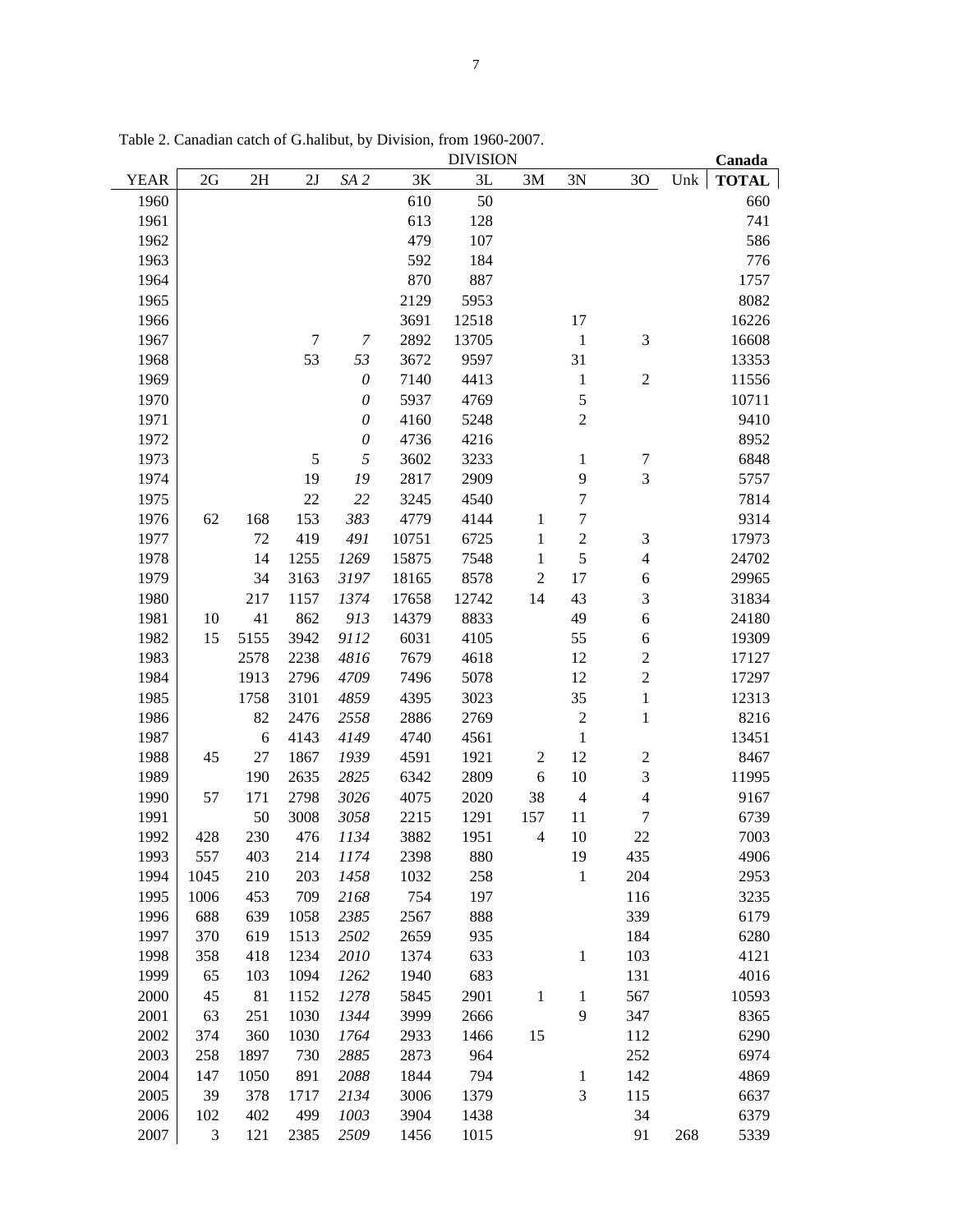Table 3a. Summary of Canadian catches of G.halibut in 2002 by area and gear.

Table 3a. Summary of Canadian catches of G.halibut in 2002 by area and gear.

|             | GN <400 | GN > 400 | Longline | <b>Otter trawl</b> | Can (N) |             |
|-------------|---------|----------|----------|--------------------|---------|-------------|
|             |         |          |          |                    |         | 2G          |
| 2GH         | 154     |          | 573      |                    | 734     | 2H          |
| 2J          | 389     | 597      | 9        | 35                 | 1030    | 2J          |
| 3K          | 1304    | 830      | 28       | 771                | 2933    | 3K          |
| 3L          | 56      | 424      | 8        | 978                | 1466    | 3L          |
| 3MO         | 93      |          | 34       |                    | 127     | 30          |
| <b>Tota</b> |         |          |          |                    |         | <b>Tota</b> |
|             | 1996    | 1858     | 652      | 1784               | 6290    |             |

Table 3b. Summary of Canadian catches of G.halibut in 2003 by area and gear.

|      | GN <400 | GN > 400 | Longline | <b>Otter trawl</b> | <b>Total Can</b> |
|------|---------|----------|----------|--------------------|------------------|
|      |         |          |          |                    |                  |
| 2G   |         |          | 253      | 5                  | 258              |
| 2H   |         | 52       | 160      | 1685               | 1897             |
| 2J   | 263     | 271      |          | 196                | 730              |
| 3K   | 1462    | 539      | 2        | 870                | 2873             |
| 3L   | 5       |          | 5        | 954                | 964              |
| 30   |         | 76       | 176      |                    | 252              |
| Tota |         |          |          |                    |                  |
|      | 1730    | 938      | 596      | 3710               | 6974             |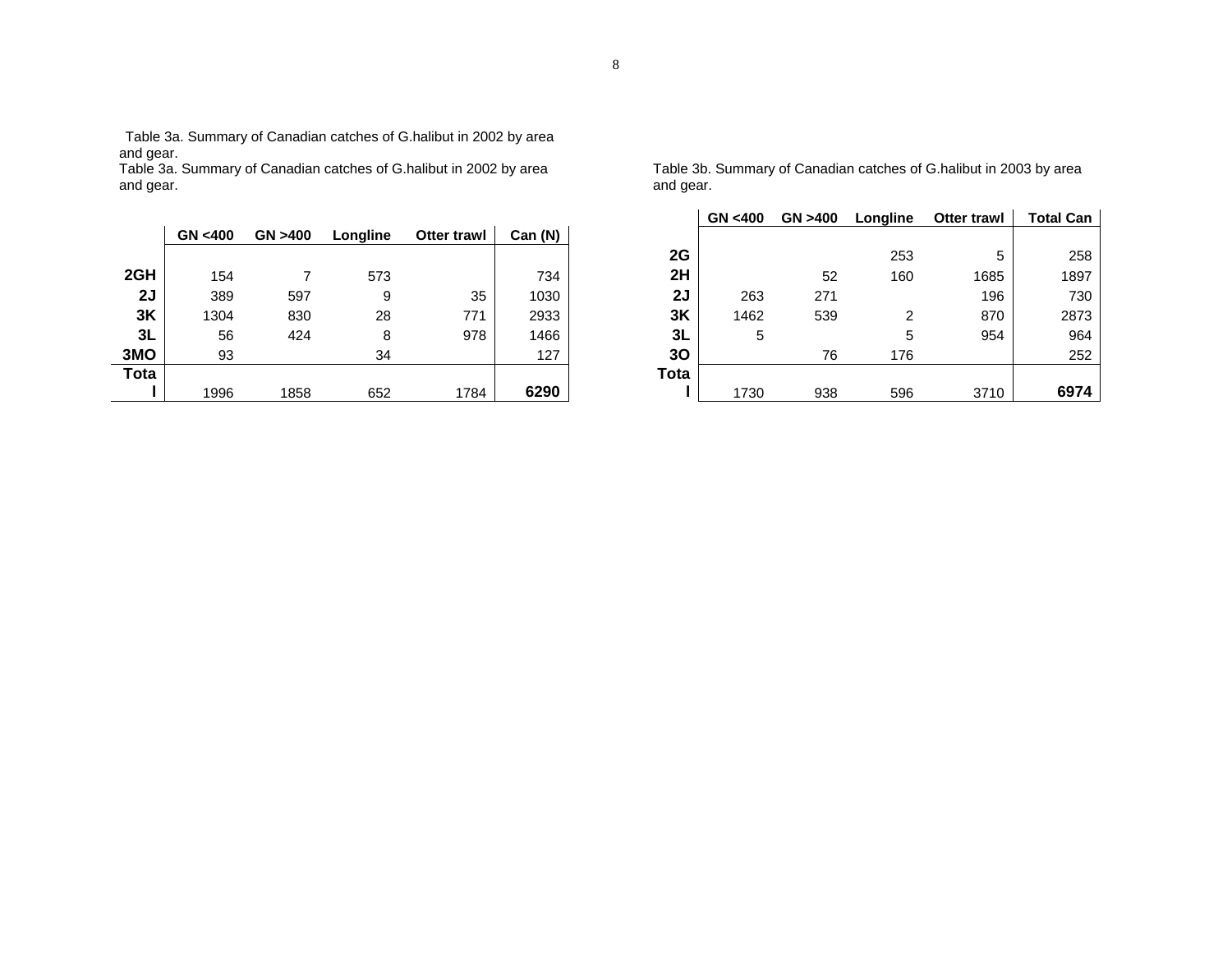Table 3a. Summary of Canadian catches of G.halibut in 2002 by area and gear.

Table 3a. Summary of Canadian catches of G.halibut in 2002 by area and gear.

|             | GN < 400 | GN > 400 | Longline | <b>Otter trawl</b> | Can (N) |             |
|-------------|----------|----------|----------|--------------------|---------|-------------|
|             |          |          |          |                    |         | 2G          |
| 2GH         | 154      |          | 573      |                    | 734     | 2H          |
| 2J          | 389      | 597      | 9        | 35                 | 1030    | 2J          |
| 3K          | 1304     | 830      | 28       | 771                | 2933    | 3K          |
| 3L          | 56       | 424      | 8        | 978                | 1466    | 3L          |
| 3MO         | 93       |          | 34       |                    | 127     | 30          |
| <b>Tota</b> |          |          |          |                    |         | <b>Tota</b> |
|             | 1996     | 1858     | 652      | 1784               | 6290    |             |

Table 3b. Summary of Canadian catches of G.halibut in 2003 by area and gear.

|      | GN < 400 | GN > 400 | Longline | <b>Otter trawl</b> | <b>Total Can</b> |
|------|----------|----------|----------|--------------------|------------------|
|      |          |          |          |                    |                  |
| 2G   |          |          | 253      | 5                  | 258              |
| 2H   |          | 52       | 160      | 1685               | 1897             |
| 2J   | 263      | 271      |          | 196                | 730              |
| 3K   | 1462     | 539      | 2        | 870                | 2873             |
| 3L   | 5        |          | 5        | 954                | 964              |
| 30   |          | 76       | 176      |                    | 252              |
| Tota |          |          |          |                    |                  |
|      | 1730     | 938      | 596      | 3710               | 6974             |

Table 3c. Summary of Canadian catches of G.halibut in 2004 by area and gear.

|      | GN <400 | GN >400 | Longline | <b>Otter trawl</b> | <b>Total Can</b> |      |
|------|---------|---------|----------|--------------------|------------------|------|
| 2G   |         |         | 144      | 3                  | 147              | 2G   |
| 2H   | 52      |         | 131      | 867                | 1050             | 2H   |
| 2J   | 262     | 533     |          | 96                 | 891              | 2J   |
| 3K   | 173     | 1231    | 38       | 402                | 1844             | 3K   |
| 3L   | 208     | 116     | 6        | 464                | 794              | 3L   |
| 3N   |         |         |          |                    | 1                | 3N   |
| 30   |         | 59      | 83       |                    | 142              | 30   |
| Tota |         |         |          |                    |                  | Tota |
|      | 695     | 1939    | 403      | 1832               | 4869             |      |

Table 3d. Summary of Canadian catches of G.halibut in 2005 by area and gear.

| GN <400 | GN >400 | Longline | Otter trawl | <b>Total Can</b> |      | GN < 400 | GN >400 | Longline | Otter trawl | <b>Total Can</b> |
|---------|---------|----------|-------------|------------------|------|----------|---------|----------|-------------|------------------|
|         |         |          |             |                  |      |          |         |          |             |                  |
|         |         | 144      | 3           | 147              | 2G   |          |         | 39       |             | 39               |
| 52      |         | 131      | 867         | 1050             | 2H   | 50       | 286     | 41       |             | 378              |
| 262     | 533     |          | 96          | 891              | 2J   | 10       | 767     |          | 940         | 1717             |
| 173     | 1231    | 38       | 402         | 1844             | 3K   | 446      | 1441    |          | 1119        | 3006             |
| 208     | 116     | 6        | 464         | 794              | 3L   | 1002     | 220     | 2        | 155         | 1379             |
|         |         |          |             |                  | 3N   |          | 3       |          |             | 3                |
|         | 59      | 83       |             | 142              | 30   |          | 93      | 19       | 3           | 115              |
|         |         |          |             |                  | Tota |          |         |          |             |                  |
| 695     | 1939    | 403      | 1832        | 4869             |      | 1508     | 2810    | 101      | 2218        | 6637             |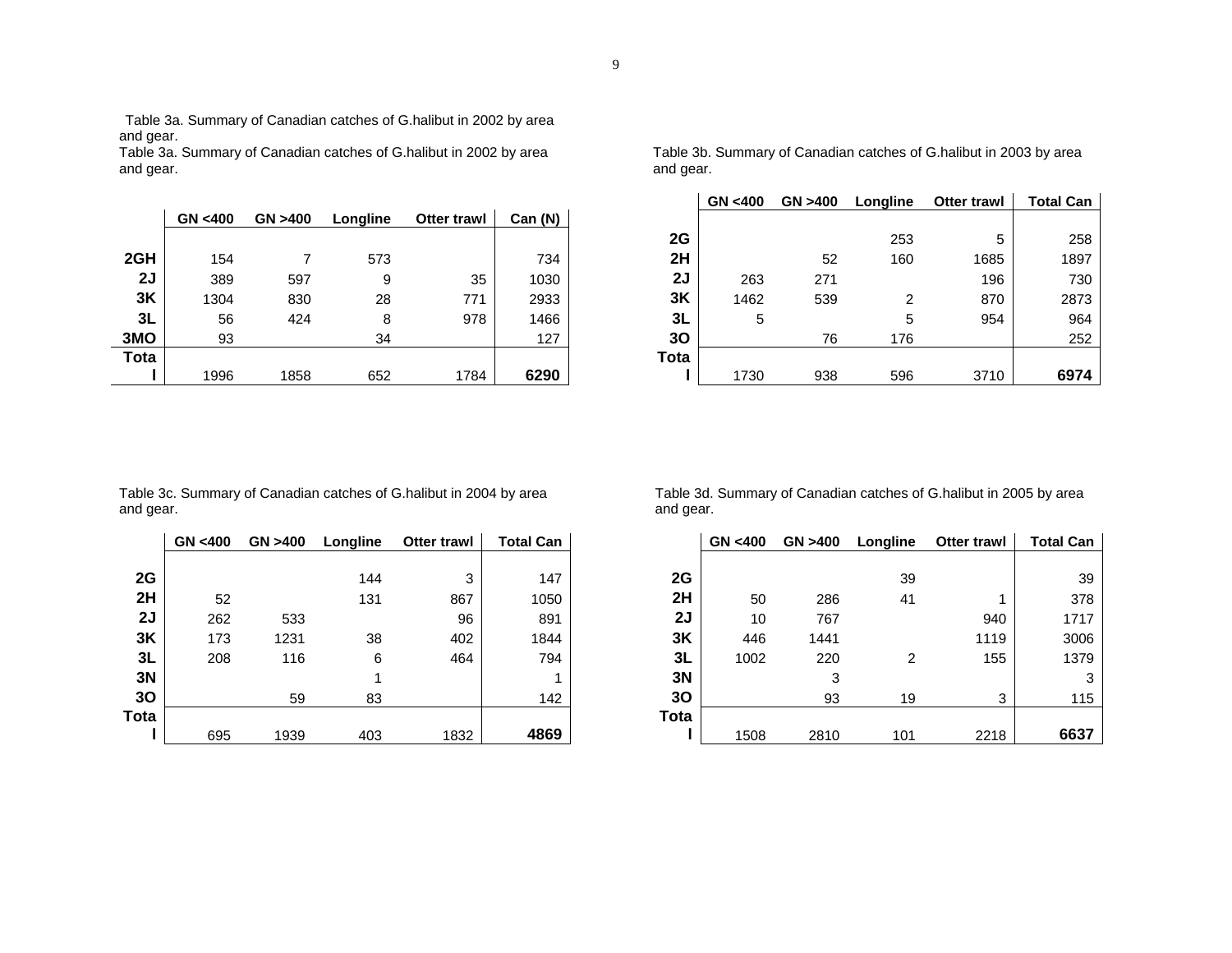|             | GN < 400 | GN > 400 | Longline | <b>Otter trawl</b> | <b>Total Can</b> |      |
|-------------|----------|----------|----------|--------------------|------------------|------|
|             |          |          |          |                    |                  |      |
| 2G          |          |          | 102      |                    | 102              | 2G   |
| 2H          | 200      | 134      | 51       | 17                 | 402              | 2H   |
| 2J          | 52       | 370      | 5        | 72                 | 499              | 2J   |
| 3K          | 292      | 1373     | 5        | 2234               | 3904             | 3K   |
| 3L          | 1299     | 133      | 2        | 4                  | 1438             | 3L   |
| 30          |          | 24       | 10       |                    | 34               | 30   |
| <b>Tota</b> |          |          |          |                    |                  | Tota |
|             | 1843     | 2034     | 175      | 2327               | 6379             |      |

Table 3e. Summary of Canadian catches of G.halibut in 2006 by area and gear.

Table 3f. Summary of Canadian catches of G.halibut in 2007 by area and gear.

| GN <400 | GN >400 | Longline | <b>Otter trawl</b> | <b>Total Can</b> |      | GN <400 | GN >400 | Longline | <b>Otter trawl</b>                                           | <b>Total Can</b> |
|---------|---------|----------|--------------------|------------------|------|---------|---------|----------|--------------------------------------------------------------|------------------|
|         |         |          |                    |                  |      |         |         |          |                                                              |                  |
|         |         | 102      |                    | 102              | 2G   |         |         |          |                                                              | 3                |
| 200     | 134     | 51       | 17                 | 402              | 2H   | 48      | 73      |          |                                                              | 121              |
| 52      | 370     | 5        | 72                 | 499              | 2J   | 68      | 577     |          | 1740                                                         | 2385             |
| 292     | 1373    | 5        | 2234               | 3904             | 3K   | 576     | 760     |          | 120                                                          | 1456             |
| 1299    | 133     |          | 4                  | 1438             | 3L   | 881     | 128     |          | 6                                                            | 1015             |
|         | 24      | 10       |                    | 34               | 30   |         | 88      | ⌒        |                                                              | 91               |
|         |         |          |                    |                  | Tota |         |         |          |                                                              |                  |
| 1843    | 2034    | 175      | 2327               | 6379             |      | 1573    | 1629    | 2        | 1866                                                         | 5339             |
|         |         |          |                    |                  |      |         |         |          | Total includes $268$ t for Can $(SE)$ - Divided Gear unknown |                  |

Total includes 268 t for Can (SF) - Div and Gear unknown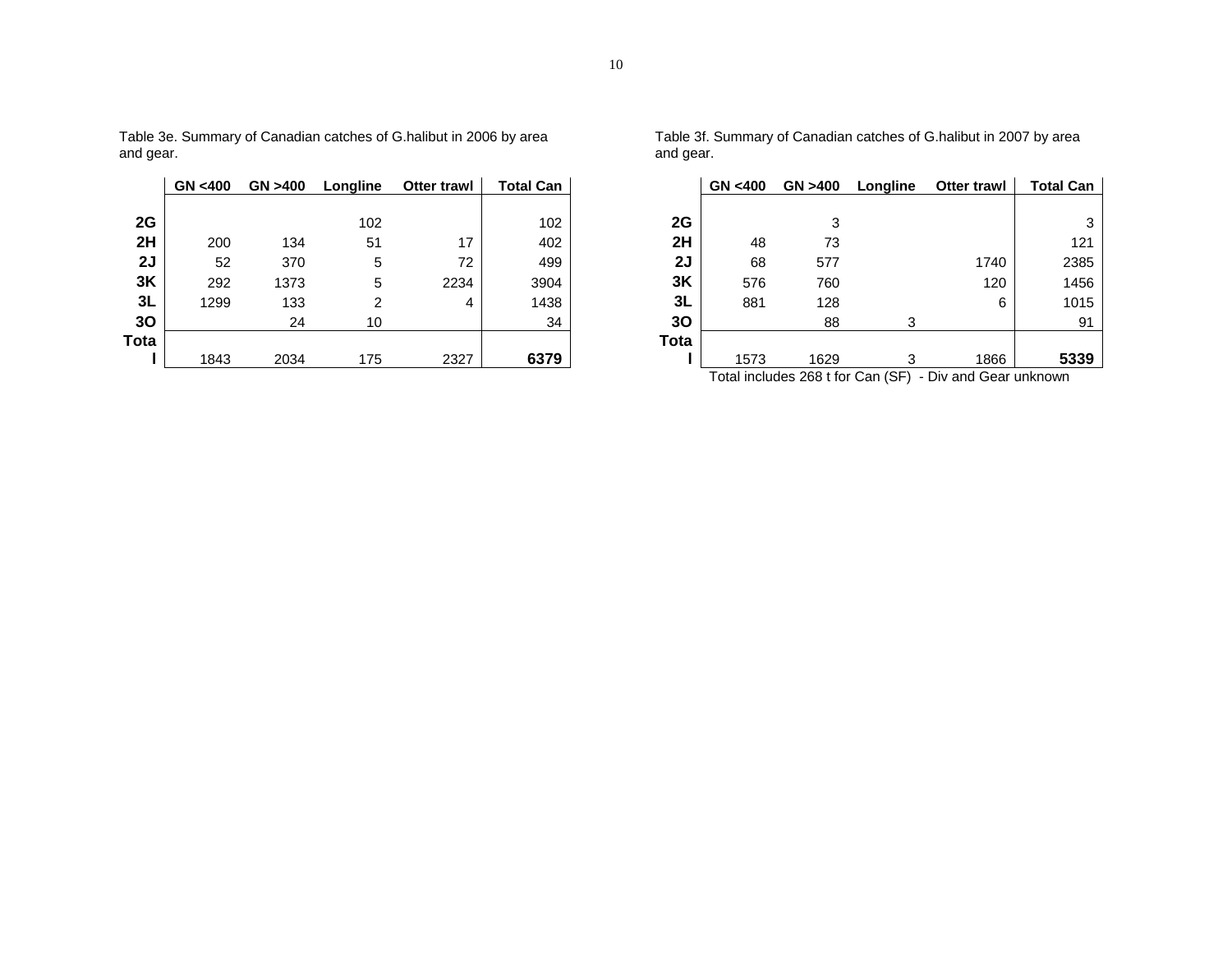|                |                                                          | Jan                                         | Feb | <b>Mar</b> | Apr       | <b>May</b> | Jun                   | Jul        | Aug                   | <b>Sep</b>       | Oct     | Nov          | <b>Dec</b> | <b>Total</b>                          |
|----------------|----------------------------------------------------------|---------------------------------------------|-----|------------|-----------|------------|-----------------------|------------|-----------------------|------------------|---------|--------------|------------|---------------------------------------|
| 2GH            | GN<400 fm<br>GN>400 fm<br>Otter trawl<br>Longline        |                                             |     |            |           |            |                       |            | 26<br>36              | 22<br>40         |         |              |            | 48<br>76                              |
|                | Total                                                    |                                             |     |            |           |            |                       |            | 62                    | 62               |         |              |            | 124                                   |
| 2J             | GN<400 fm<br>GN>400 fm<br><b>Otter Trawl</b><br>Longline | 199                                         | 455 | 825        | 62<br>191 | 28         | 201                   | 265        | 30<br>21              | 38               |         | 10           | 60         | 68<br>577<br>1740                     |
|                | Total                                                    | 199                                         | 455 | 825        | 253       | 28         | 201                   | 265        | 51                    | $\overline{38}$  |         | 10           | 60         | 2385                                  |
| 3K             | GN<400 fm<br>GN>400 fm<br><b>Otter Trawl</b><br>Longline |                                             | 54  | 26         |           |            | 217<br>495            | 359<br>263 | 40                    | $\overline{c}$   |         |              |            | 576<br>760<br>120                     |
|                | Total                                                    |                                             | 54  | 26         |           |            | 712                   | 622        | 40                    | $\boldsymbol{2}$ |         |              |            | 1456                                  |
| 3L             | GN<400 fm<br>GN>400 fm<br><b>Otter Trawl</b><br>Longline |                                             |     |            |           |            | $\sqrt{5}$            | 13<br>64   | 729<br>56             | 99               | 40<br>6 | 3            |            | 881<br>128<br>$\,6$                   |
|                | Total                                                    |                                             |     |            |           |            | 5                     | 77         | 785                   | 99               | 46      | $\mathbf{3}$ |            | 1015                                  |
| 3 <sub>O</sub> | Gillnet<br>Longline<br>Total                             | $\ensuremath{\mathsf{3}}$<br>$\overline{3}$ |     |            |           |            | 31<br>$\overline{31}$ | 33<br>33   | 24<br>$\overline{24}$ |                  |         |              |            | 88<br>$\ensuremath{\mathsf{3}}$<br>91 |
|                |                                                          |                                             |     |            |           |            |                       |            |                       |                  |         |              |            |                                       |
|                | <b>TOTAL</b>                                             | 202                                         | 509 | 851        | 253       | 28         | 949                   | 997        | 962                   | 201              | 46      | 13           | 60         | 5339                                  |

Table 4. Breakdown of Canadian catches of G.halibut in SA 2 + Div 3KLMNO in 2007 by area, gear, and month.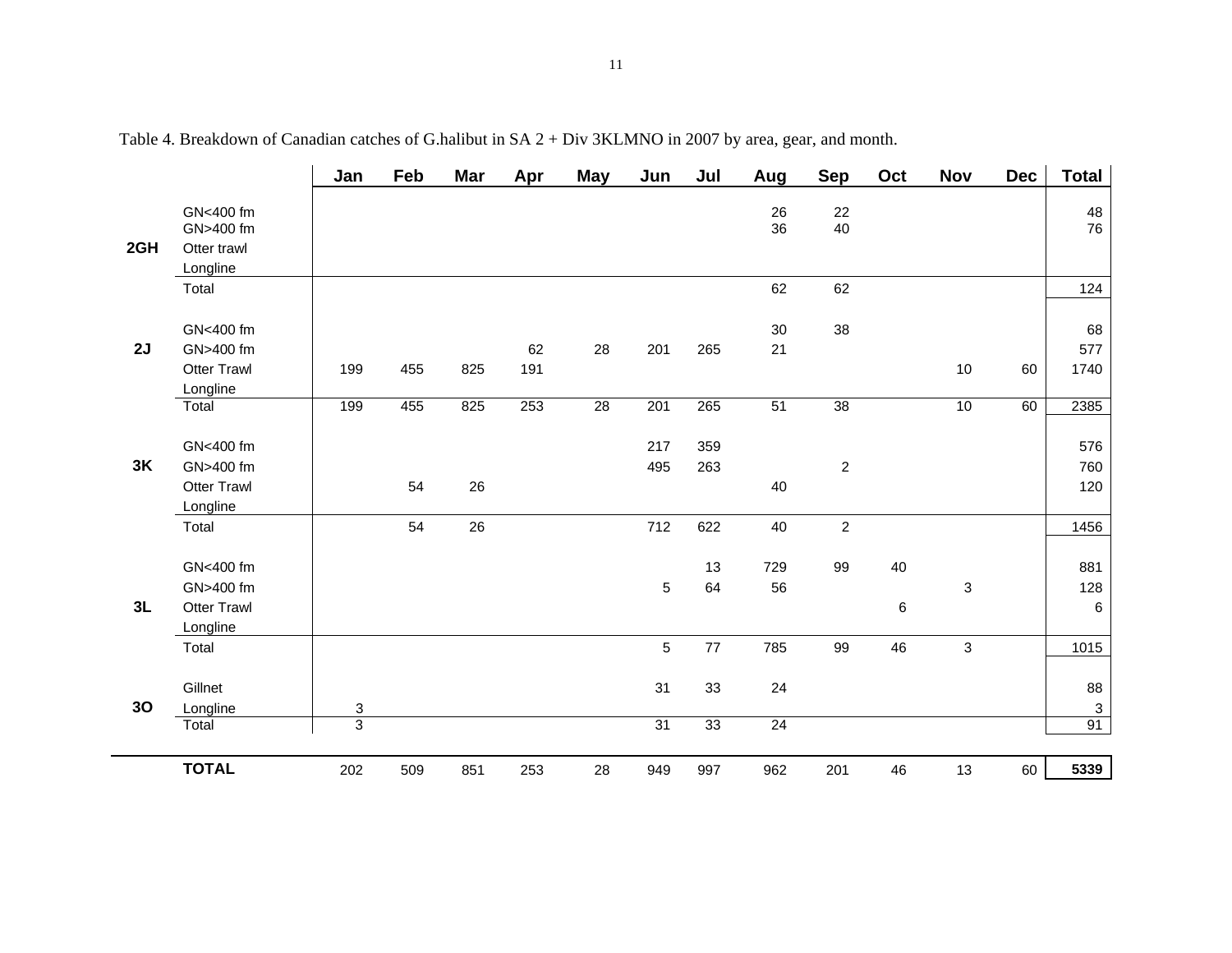|                |                |                  |                  |        |         | <b>Mean</b> |          |          |
|----------------|----------------|------------------|------------------|--------|---------|-------------|----------|----------|
| Age            | OT trawl       | <b>GN&lt;400</b> | <b>GN&gt;400</b> | Total  | Pct     | Len (cm)    | Wgt (kg) | S.O.P(t) |
| 3              |                |                  |                  |        |         |             |          |          |
| 4              | $\star$        |                  |                  | 0.1    | 0.002%  | 31.9        | 0.256    | 0.03     |
| 5              | 23             | $\star$          |                  | 23     | 0.51%   | 38.0        | 0.444    | 10.2     |
| 6              | 218            | 36               | 12               | 266    | 5.88%   | 42.9        | 0.653    | 173.7    |
| $\overline{7}$ | 1063           | 762              | 318              | 2142   | 47.38%  | 47.3        | 0.895    | 1917.1   |
| 8              | 532            | 551              | 382              | 1464   | 32.38%  | 51.2        | 1.144    | 1674.8   |
| 9              | 95             | 88               | 148              | 330    | 7.30%   | 55.5        | 1.487    | 490.7    |
| 10             | 60             | 17               | 87               | 164    | 3.63%   | 61.1        | 2.013    | 330.1    |
| 11             | 15             | $\,6$            | 50               | 71     | 1.57%   | 67.0        | 2.671    | 189.6    |
| 12             | $\overline{2}$ | $\mathbf{3}$     | 28               | 33     | 0.73%   | 70.3        | 3.116    | 102.8    |
| 13             | $\overline{2}$ | $\star$          | 16               | 19     | 0.42%   | 75.1        | 3.837    | 72.9     |
| 14             |                |                  | 5                | 5.4    | 0.12%   | 80.3        | 4.727    | 25.5     |
| 15             |                |                  | 1                | 1.5    | 0.03%   | 84.3        | 5.501    | 8.3      |
| 16             |                |                  | 2                | 1.7    | 0.04%   | 85.1        | 5.686    | 9.7      |
| 17             |                |                  | $\star$          | 0.3    | 0.01%   | 91.8        | 7.217    | 2.2      |
| 18             |                |                  | $\star$          | 0.1    | 0.002%  | 92.9        | 7.466    | 0.7      |
| 19             |                |                  |                  |        |         |             |          |          |
|                | 2010           | 1463             | 1049             | 4521.1 | 100.00% |             |          | 5008     |

Table 5. Catch at age for the Canadian catch of G.halibut in SA 2 + Div. 3KLMNO in 2007. Catch at age in thousands of fish. See text for definition of GN gear types. Asterisk represents catch of less than 500 fish. SOP is catch number x mean wgt

Catch 5339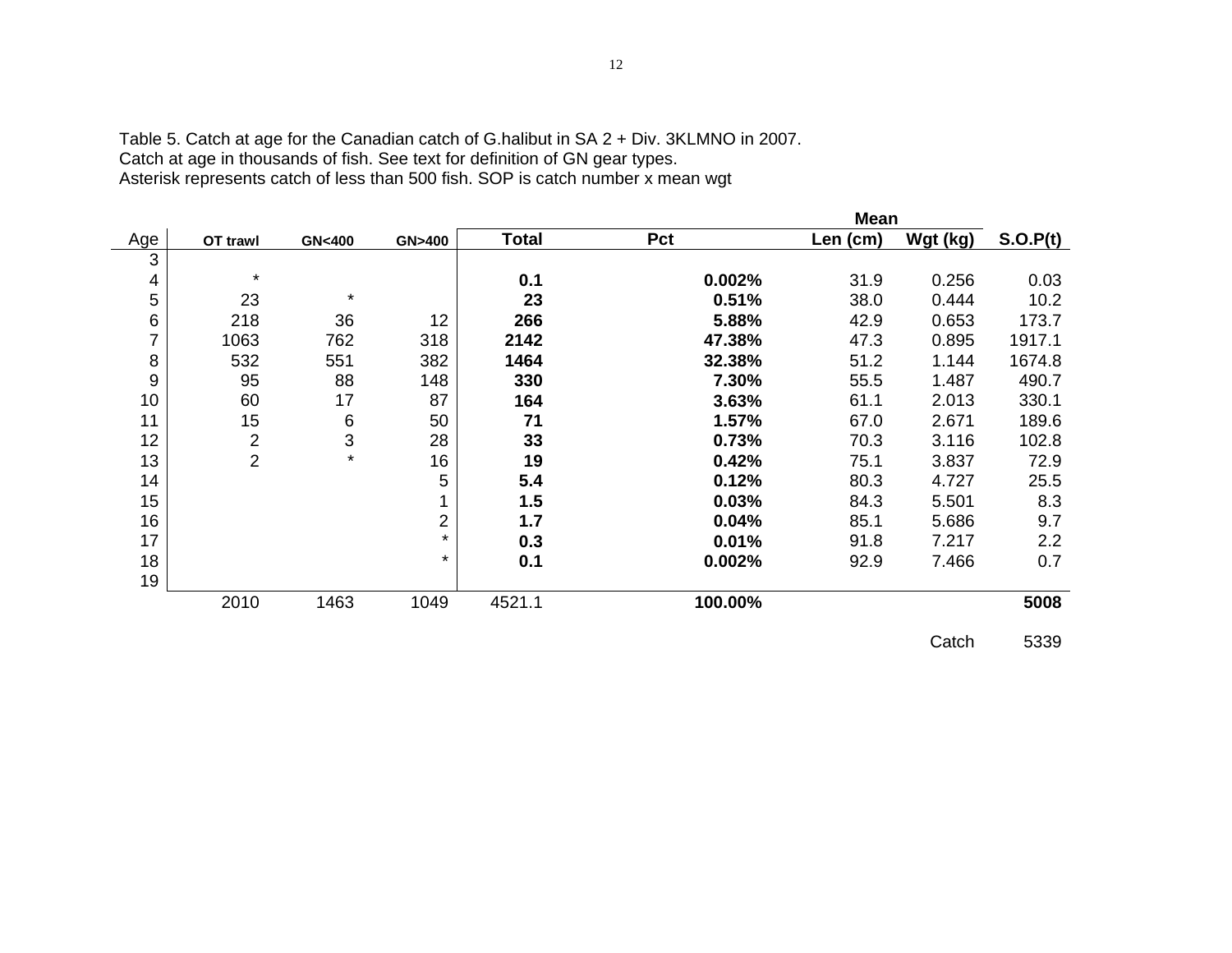13

Table 6. ANOVA results and regression coefficients from a multiplicative model utilized to derive a standardized CPUE index for Greenland halibut in NAFO Div. 2HJ3KL. Analysis is based on HOURS FISHED from the Canadian ottertrawl fleet (2007 based on preliminary data).

| REGRESSION OF MULTIPLICATIVE MODEL |         |             |                |
|------------------------------------|---------|-------------|----------------|
| MULTIPLE R                         |         | 0.789       |                |
| MULTIPLE R SOUARED                 |         | 0.623       |                |
|                                    |         |             |                |
| ANALYSIS OF VARIANCE               |         |             |                |
|                                    |         |             |                |
|                                    |         |             |                |
| SOURCE OF                          | SUMS OF | <b>MEAN</b> |                |
| VARIATION<br>DF                    | SOUARES |             | SOUARE F-VALUE |
|                                    |         |             |                |
| $\overline{1}$<br>INTERCEPT        | 2.61E2  | 2.61E2      |                |
| REGRESSION<br>51                   | 7.83E1  | 1.54E0      | 9.155          |
| Chtry Gear TC(1) 6                 | 9.69E0  | 1.62E0      | 9.625          |
| Month(2) 11 2.95E0                 |         | $2.68E-1$   | 1.596          |
| Division(3) 3 3.11E0               |         | 1.04E0      | 6.179          |
| Year $(4)$ 31                      | 3.15E1  | 1.02E0      | 6.049          |
|                                    |         |             |                |
| <b>RESIDUALS</b><br>283            | 4.75E1  | $1.68E-1$   |                |
| TOTAL<br>335                       | 3.87E2  |             |                |

#### REGRESSION COEFFICIENTS

|                   |                     | <b>VAR</b>     | REG.              | STD.           | NO.        |     |            |           |
|-------------------|---------------------|----------------|-------------------|----------------|------------|-----|------------|-----------|
| CATEGORY          | CODE                | #              | COEF              | ERR            | <b>OBS</b> |     |            |           |
|                   | $---$               | $- - -$        | $- - - -$         | ---            | $---$      |     |            |           |
| Cntry   Gear   TC | 3125                | <b>INT</b>     | $-1.206$          | 0.307          | 335        |     |            |           |
| Month             | 9                   |                |                   |                |            |     |            |           |
| Division          | 22                  |                |                   |                |            |     |            |           |
| Year              | 76                  |                |                   |                |            |     |            |           |
| (1)               | 3123                | 1              | $-0.282$          | 0.137          | 12         |     |            |           |
|                   | 3124                | 2              | $-0.146$          | 0.199          | 5          |     |            |           |
|                   | 3126                | 3              | 0.018             | 0.135          | 13         |     |            |           |
|                   | 3127                | 4              | 0.769             | 0.128          | 30         |     |            |           |
|                   | 3857                | 5              | 0.779             | 0.158          | 11         |     |            | <u>LI</u> |
|                   | 27125               | 6              | 0.136             | 0.100          | 25         |     |            | C         |
| (2)               | $\mathbf 1$         | $\overline{7}$ | $-0.042$          | 0.146          | 12         |     |            |           |
|                   | $\overline{2}$      | 8              | 0.051             | 0.146          | 13         |     |            | 31        |
|                   | 3                   | 9              | $-0.215$          | 0.126          | 21         |     |            | 31        |
|                   | 4                   | 10             | $-0.093$          | 0.114          | 31         |     |            |           |
|                   | 5                   | 11             | 0.078             | 0.114          | 28         |     |            | 31        |
|                   | 6<br>$\overline{7}$ | 12             | 0.077             | 0.105          | 36         |     |            |           |
|                   | 8                   | 13<br>14       | $-0.020$          | 0.093          | 50<br>48   |     |            | 31        |
|                   | 10                  | 15             | 0.120<br>$-0.193$ | 0.088<br>0.118 | 21         |     |            | 31        |
|                   | 11                  | 16             | $-0.205$          | 0.138          | 14         |     |            |           |
|                   | 12                  | 17             | $-0.021$          | 0.128          | 17         |     |            | 38        |
| (3)               | 23                  | 18             | $-0.134$          | 0.086          | 90         |     |            | 271       |
|                   | 31                  | 19             | $-0.340$          | 0.090          | 139        |     |            |           |
|                   | 32                  | 20             | $-0.349$          | 0.101          | 61         |     |            | DI\       |
| (4)               | 77                  | 21             | 0.291             | 0.347          | 5          |     |            |           |
|                   | 78                  | 22             | 0.858             | 0.334          | 8          |     |            | 22        |
|                   | 79                  | 23             | 0.867             | 0.381          | 3          |     |            | YE/       |
|                   | 80                  | 24             | 1.033             | 0.320          | 13         |     |            |           |
|                   | 81                  | 25             | 0.903             | 0.322          | 14         |     |            |           |
|                   | 82                  | 26             | 0.943             | 0.327          | 10         |     |            |           |
|                   | 83                  | 27             | 0.935             | 0.314          | 18         |     |            |           |
|                   | 84                  | 28             | 1.079             | 0.320          | 12         |     |            |           |
|                   | 85                  | 29             | 0.610             | 0.319          | 13         |     |            |           |
|                   | 86                  | 30             | 0.384             | 0.335          | 8          |     |            |           |
|                   |                     | <b>VAR</b>     | REG.              | STD.           | NO.        |     |            |           |
| CATEGORY          |                     | CODE           | #                 | COEF           |            | ERR | <b>OBS</b> |           |
|                   |                     |                |                   |                |            |     |            |           |

| 87  | 31 | 0.829 | 0.349 | 5     |   |
|-----|----|-------|-------|-------|---|
| 88  | 32 | 0.065 | 0.363 | 4     |   |
| 89  | 33 | 0.536 | 0.341 | 6     |   |
| 90  | 34 | 0.488 | 0.320 | 12    |   |
| 91  | 35 | 0.148 | 0.315 | 16    |   |
| 92  | 36 | 0.031 | 0.313 | 20    |   |
| 93  | 37 | 0.142 | 0.324 | 15    |   |
| 94  | 38 | 0.225 | 0.363 | 4     |   |
| 95  | 39 | 0.379 | 0.416 | 2     |   |
| 96  | 40 | 0.237 | 0.331 | 8     |   |
| 97  | 41 | 0.600 | 0.336 | 7     |   |
| 98  | 42 | 0.400 | 0.418 | 2     |   |
| 99  | 43 | 0.318 | 0.422 | 2     |   |
| 100 | 44 | 0.492 | 0.329 | 9     |   |
| 101 | 45 | 0.682 | 0.317 | 17    |   |
| 102 | 46 | 0.271 | 0.324 | 11    |   |
| 103 | 47 | 0.170 | 0.308 | 28    |   |
| 104 | 48 | 0.198 | 0.312 | 20    |   |
| 105 | 49 | 0.195 | 0.318 | 23    |   |
| 106 | 50 | 0.697 | 0.341 | 10    |   |
| 107 |    | 51    | 1.067 | 0.349 | 8 |
|     |    |       |       |       |   |

| ×<br>۰. |  |  |  |
|---------|--|--|--|
|         |  |  |  |
|         |  |  |  |
|         |  |  |  |

#### LEGEND FOR ANOVA RESULTS:

|                  |                    |                | CGT CODES: All are Stern Trawlers |                       |                 |  |
|------------------|--------------------|----------------|-----------------------------------|-----------------------|-----------------|--|
|                  | $3123 = Can(NFLD)$ |                |                                   | Otter Trawl           | TC 3            |  |
| $3124 =$         |                    | $\mathbf{u}$   |                                   | $\blacksquare$        | TC 4            |  |
| $3125 =$         |                    | $\mathbf{u}$   |                                   | $\mathbf{u}$          | TC <sub>5</sub> |  |
| $3126 =$         |                    | $\mathbf{u}$   |                                   | $\mathbf{u}$          | TC 6            |  |
| $3127 =$         |                    | $\mathbf{u}$   |                                   | $\mathbf{u}$          | TC 7            |  |
| $3857 =$         |                    | $\blacksquare$ |                                   | Twin Otter Trawl TC 7 |                 |  |
| $27125 = Can(M)$ |                    |                |                                   | Otter Trawl TC 5      |                 |  |

DIVISION CODES:

 22 = 2H, 23 = 2J, 31 = 3K, 32 = 3L YEARS 100-107 = 2000-2007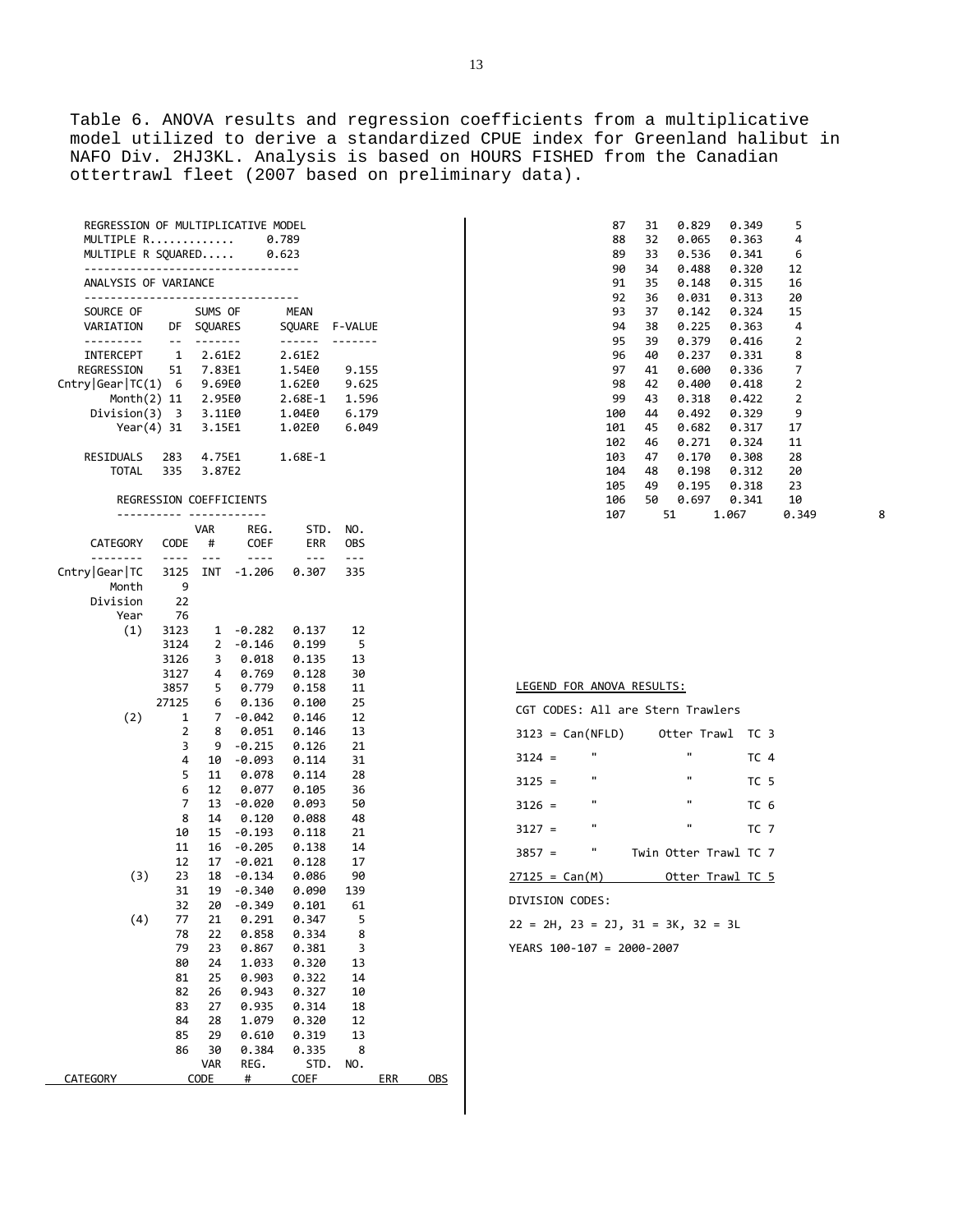Table 7. Standardized CPUE for Greenland halibut in NAFO 2HJ3KL based on a multiplicative model based utilizing HOURS FISHED as a measure of effort. Results are from the CANADIAN OTTERTRAWL fleet (2007 based on preliminary data).

## PREDICTED CATCH RATE

|               |                                                                                                                                                                                                                                                                                                                                                                                              | LN TRANSFORM RETRANSFORMED   |                             |                                                                                                                                                                                                                                                                                                                                                                                              |       |                   | % OF CATCH IN |
|---------------|----------------------------------------------------------------------------------------------------------------------------------------------------------------------------------------------------------------------------------------------------------------------------------------------------------------------------------------------------------------------------------------------|------------------------------|-----------------------------|----------------------------------------------------------------------------------------------------------------------------------------------------------------------------------------------------------------------------------------------------------------------------------------------------------------------------------------------------------------------------------------------|-------|-------------------|---------------|
| YEAR          | <b>MEAN</b>                                                                                                                                                                                                                                                                                                                                                                                  | S.E.                         | <b>MEAN</b>                 | S.E.                                                                                                                                                                                                                                                                                                                                                                                         | CATCH | EFFORT            | THIS ANALYSIS |
| $\frac{1}{2}$ | $\frac{1}{2} \frac{1}{2} \frac{1}{2} \frac{1}{2} \frac{1}{2} \frac{1}{2} \frac{1}{2} \frac{1}{2} \frac{1}{2} \frac{1}{2} \frac{1}{2} \frac{1}{2} \frac{1}{2} \frac{1}{2} \frac{1}{2} \frac{1}{2} \frac{1}{2} \frac{1}{2} \frac{1}{2} \frac{1}{2} \frac{1}{2} \frac{1}{2} \frac{1}{2} \frac{1}{2} \frac{1}{2} \frac{1}{2} \frac{1}{2} \frac{1}{2} \frac{1}{2} \frac{1}{2} \frac{1}{2} \frac{$ | $\omega = \omega + \omega$ . | $\sim$ $\sim$ $\sim$ $\sim$ | $\frac{1}{2} \frac{1}{2} \frac{1}{2} \frac{1}{2} \frac{1}{2} \frac{1}{2} \frac{1}{2} \frac{1}{2} \frac{1}{2} \frac{1}{2} \frac{1}{2} \frac{1}{2} \frac{1}{2} \frac{1}{2} \frac{1}{2} \frac{1}{2} \frac{1}{2} \frac{1}{2} \frac{1}{2} \frac{1}{2} \frac{1}{2} \frac{1}{2} \frac{1}{2} \frac{1}{2} \frac{1}{2} \frac{1}{2} \frac{1}{2} \frac{1}{2} \frac{1}{2} \frac{1}{2} \frac{1}{2} \frac{$ | ----- | $\equiv$ $\equiv$ |               |
| 1976          | $-1.2060$                                                                                                                                                                                                                                                                                                                                                                                    | 0.0942                       | 0.311                       | 0.093                                                                                                                                                                                                                                                                                                                                                                                        | 767   | 2469              | 9.5           |
| 1977          | $-0.9154$                                                                                                                                                                                                                                                                                                                                                                                    | 0.0446                       | 0.426                       | 0.089                                                                                                                                                                                                                                                                                                                                                                                        | 2866  | 6729              | 20.9          |
| 1978          | $-0.3478$                                                                                                                                                                                                                                                                                                                                                                                    | 0.0330                       | 0.756                       | 0.136                                                                                                                                                                                                                                                                                                                                                                                        | 3951  | 5228              | 30.0          |
| 1979          | $-0.3387$                                                                                                                                                                                                                                                                                                                                                                                    | 0.0704                       | 0.748                       | 0.195                                                                                                                                                                                                                                                                                                                                                                                        | 5183  | 6925              | 35.4          |
| 1980          | $-0.1728$                                                                                                                                                                                                                                                                                                                                                                                    | 0.0256                       | 0.904                       | 0.144                                                                                                                                                                                                                                                                                                                                                                                        | 3946  | 4367              | 42.9          |
| 1981          | $-0.3026$                                                                                                                                                                                                                                                                                                                                                                                    | 0.0240                       | 0.794                       | 0.122                                                                                                                                                                                                                                                                                                                                                                                        | 6155  | 7750              | 59.2          |
| 1982          | $-0.2629$                                                                                                                                                                                                                                                                                                                                                                                    | 0.0227                       | 0.827                       | 0.124                                                                                                                                                                                                                                                                                                                                                                                        | 8143  | 9848              | 73.4          |
| 1983          | $-0.2706$                                                                                                                                                                                                                                                                                                                                                                                    | 0.0174                       | 0.823                       | 0.108                                                                                                                                                                                                                                                                                                                                                                                        | 7085  | 8612              | 87.4          |
| 1984          | $-0.1268$                                                                                                                                                                                                                                                                                                                                                                                    | 0.0196                       | 0.949                       | 0.132                                                                                                                                                                                                                                                                                                                                                                                        | 6070  | 6397              | 90.4          |
| 1985          | $-0.5961$                                                                                                                                                                                                                                                                                                                                                                                    | 0.0197                       | 0.593                       | 0.083                                                                                                                                                                                                                                                                                                                                                                                        | 4847  | 8168              | 91.2          |
| 1986          | $-0.8221$                                                                                                                                                                                                                                                                                                                                                                                    | 0.0292                       | 0.471                       | 0.080                                                                                                                                                                                                                                                                                                                                                                                        | 1896  | 4024              | 74.6          |
| 1987          | $-0.3768$                                                                                                                                                                                                                                                                                                                                                                                    | 0.0425                       | 0.731                       | 0.149                                                                                                                                                                                                                                                                                                                                                                                        | 2465  | 3374              | 85.6          |
| 1988          | $-1.1415$                                                                                                                                                                                                                                                                                                                                                                                    | 0.0539                       | 0.338                       | 0.078                                                                                                                                                                                                                                                                                                                                                                                        | 629   | 1860              | 38.8          |
| 1989          | $-0.6703$                                                                                                                                                                                                                                                                                                                                                                                    | 0.0377                       | 0.546                       | 0.105                                                                                                                                                                                                                                                                                                                                                                                        | 988   | 1809              | 21.2          |
| 1990          | $-0.7182$                                                                                                                                                                                                                                                                                                                                                                                    | 0.0227                       | 0.524                       | 0.079                                                                                                                                                                                                                                                                                                                                                                                        | 2402  | 4580              | 75.9          |
| 1991          | $-1.0577$                                                                                                                                                                                                                                                                                                                                                                                    | 0.0220                       | 0.374                       | 0.055                                                                                                                                                                                                                                                                                                                                                                                        | 3254  | 8710              | 70.0          |
| 1992          | $-1.1747$                                                                                                                                                                                                                                                                                                                                                                                    | 0.0189                       | 0.333                       | 0.046                                                                                                                                                                                                                                                                                                                                                                                        | 2502  | 7517              | 50.2          |
| 1993          | $-1.0636$                                                                                                                                                                                                                                                                                                                                                                                    | 0.0281                       | 0.370                       | 0.062                                                                                                                                                                                                                                                                                                                                                                                        | 1034  | 2792              | 87.7          |
| 1994          | $-0.9812$                                                                                                                                                                                                                                                                                                                                                                                    | 0.0535                       | 0.397                       | 0.091                                                                                                                                                                                                                                                                                                                                                                                        | 575   | 1448              | 96.5          |
| 1995          | $-0.8270$                                                                                                                                                                                                                                                                                                                                                                                    | 0.0939                       | 0.454                       | 0.136                                                                                                                                                                                                                                                                                                                                                                                        | 632   | 1392              | 56.2          |
| 1996          | $-0.9691$                                                                                                                                                                                                                                                                                                                                                                                    | 0.0309                       | 0.406                       | 0.071                                                                                                                                                                                                                                                                                                                                                                                        | 1043  | 2566              | 81.0          |
| 1997          | $-0.6062$                                                                                                                                                                                                                                                                                                                                                                                    | 0.0348                       | 0.583                       | 0.108                                                                                                                                                                                                                                                                                                                                                                                        | 1017  | 1744              | 94.7          |
| 1998          | $-0.8060$                                                                                                                                                                                                                                                                                                                                                                                    | 0.0960                       | 0.463                       | 0.140                                                                                                                                                                                                                                                                                                                                                                                        | 46    | 99                | 63.0          |
| 1999          | $-0.8881$                                                                                                                                                                                                                                                                                                                                                                                    | 0.0990                       | 0.426                       | 0.131                                                                                                                                                                                                                                                                                                                                                                                        | 81    | 190               | 81.5          |
| 2000          | $-0.7141$                                                                                                                                                                                                                                                                                                                                                                                    | 0.0301                       | 0.525                       | 0.090                                                                                                                                                                                                                                                                                                                                                                                        | 1285  | 2449              | 99.3          |
| 2001          | $-0.5238$                                                                                                                                                                                                                                                                                                                                                                                    | 0.0222                       | 0.637                       | 0.095                                                                                                                                                                                                                                                                                                                                                                                        | 1833  | 2877              | 99.2          |
| 2002          | $-0.9352$                                                                                                                                                                                                                                                                                                                                                                                    | 0.0265                       | 0.421                       | 0.068                                                                                                                                                                                                                                                                                                                                                                                        | 1784  | 4234              | 98.7          |
| 2003          | $-1.0363$                                                                                                                                                                                                                                                                                                                                                                                    | 0.0135                       | 0.383                       | 0.045                                                                                                                                                                                                                                                                                                                                                                                        | 3710  | 9679              | 89.9          |
| 2004          | $-1.0084$                                                                                                                                                                                                                                                                                                                                                                                    | 0.0168                       | 0.394                       | 0.051                                                                                                                                                                                                                                                                                                                                                                                        | 1832  | 4656              | 98.5          |
| 2005          | $-1.0108$                                                                                                                                                                                                                                                                                                                                                                                    | 0.0256                       | 0.391                       | 0.062                                                                                                                                                                                                                                                                                                                                                                                        | 2225  | 5693              | 97.8          |
| 2006          | $-0.5090$                                                                                                                                                                                                                                                                                                                                                                                    | 0.0381                       | 0.642                       | 0.124                                                                                                                                                                                                                                                                                                                                                                                        | 2282  | 3557              | 97.9          |
| 2007          | $-0.1387$                                                                                                                                                                                                                                                                                                                                                                                    | 0.0466                       | 0.925                       | 0.198                                                                                                                                                                                                                                                                                                                                                                                        | 1865  | 2016              | 99.7          |

AVERAGE C.V. FOR THE RETRANSFORMED MEAN: 0.188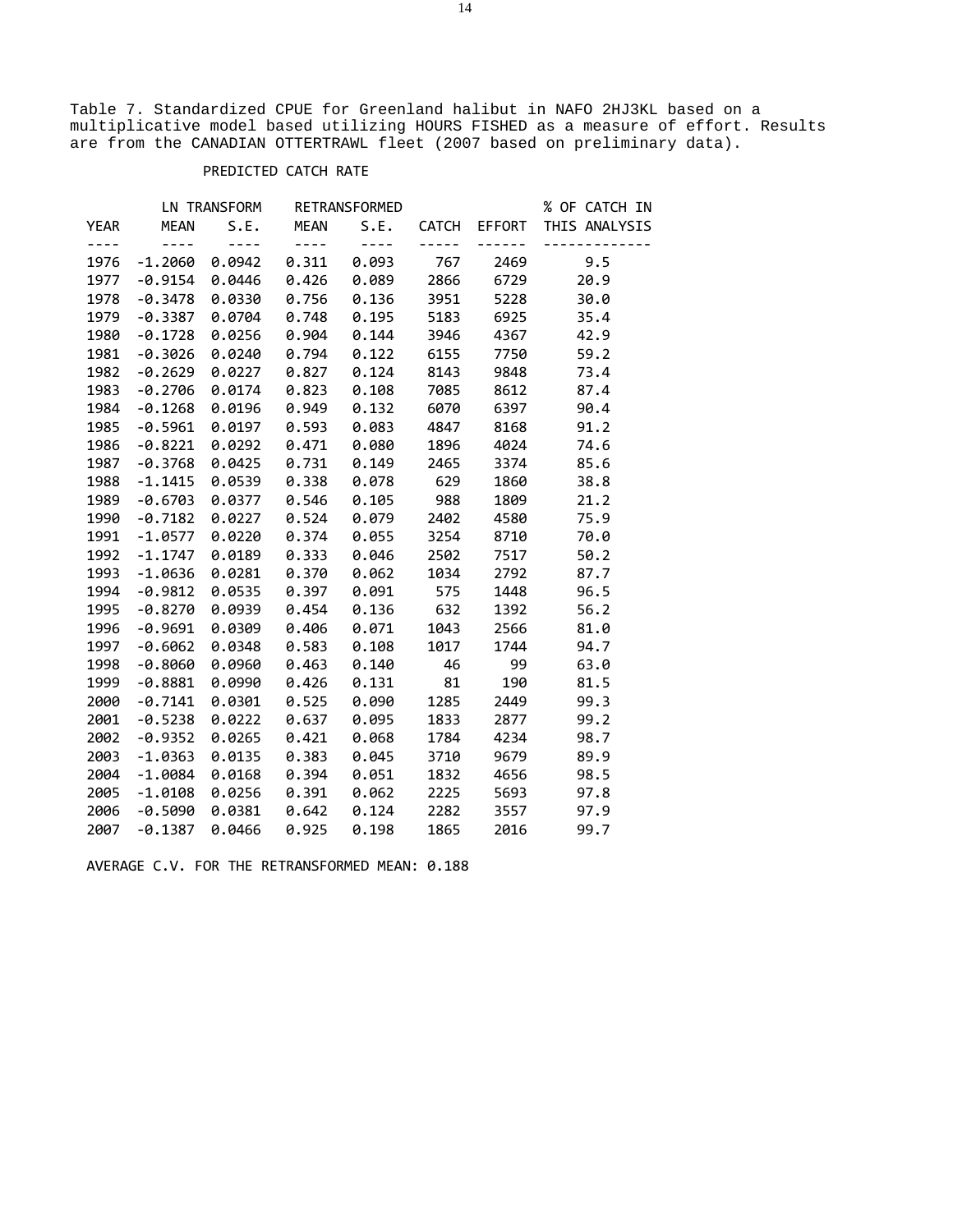



ghl2002+4 zifcat 2g3oLand.ACN

Figure 1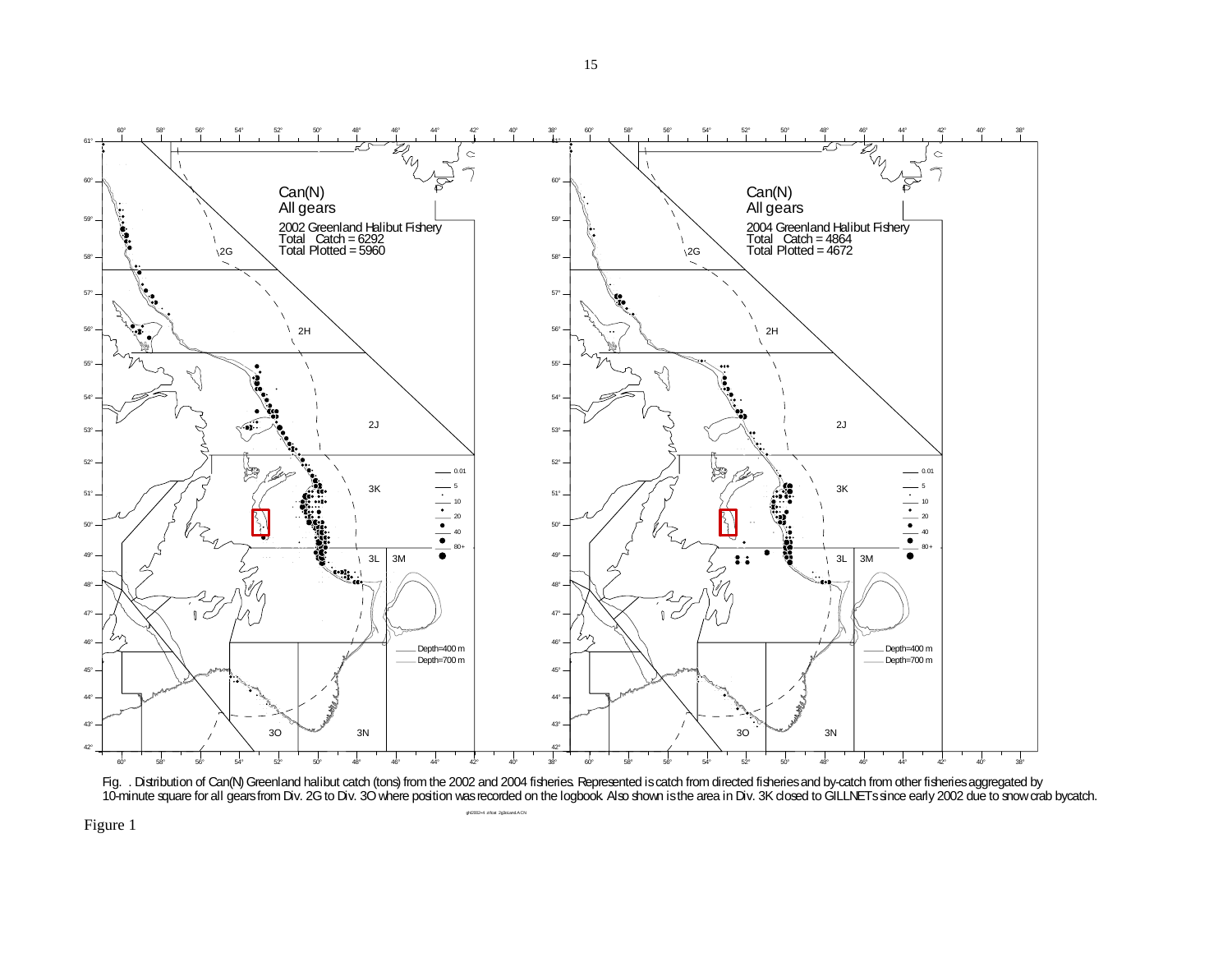

Fig. . Distribution of Can(N) Greenland halibut catch (tons) from the 2006 and 2007 fisheries. Represented is catch from directed fisheries and by-catch from other fisheries aggregated by 10-minute square for all gears from Div. 2G to Div. 3O where position was recorded on the logbook. Also shown is the area in Div. 3K closed to GILLNETs since early 2002 due to snow crab bycatch.

ghl2006+7 zifcat 2g3oLand.ACN

Figure 2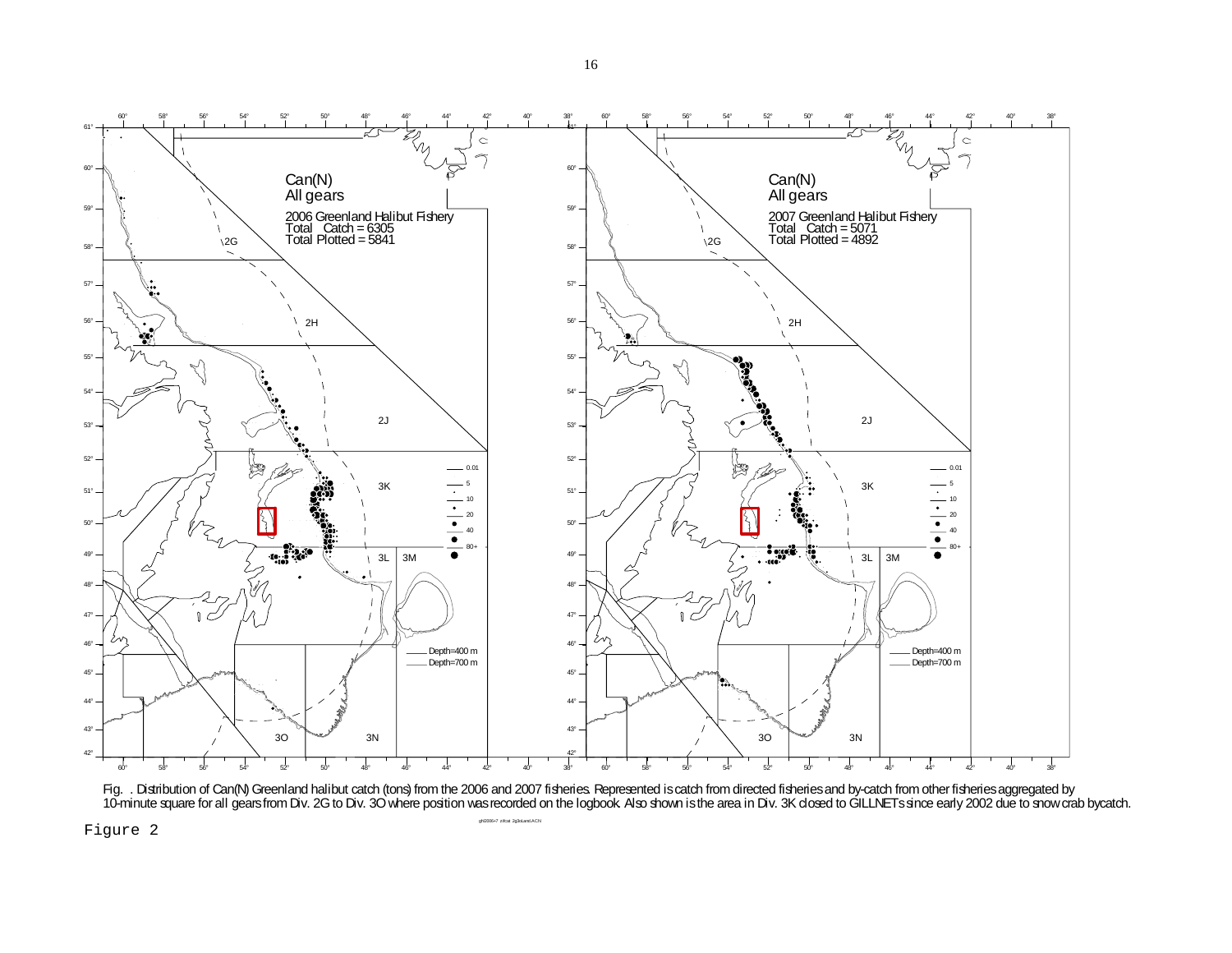

Fig. . Distribution of Can(N) Greenland halibut catch (tons) from the 2007 commercial fishery. Represented is LONGLINE, GILLNET (<400 fathoms and >400 fathoms) and OTTER TRAWL from both directed and by-catch fisheries. Data are aggregated by 10-minute square where position information exists. Note the closed area for GILLNETs in Div. 3K due to crab bycatch.

ar.ACN

Figure 3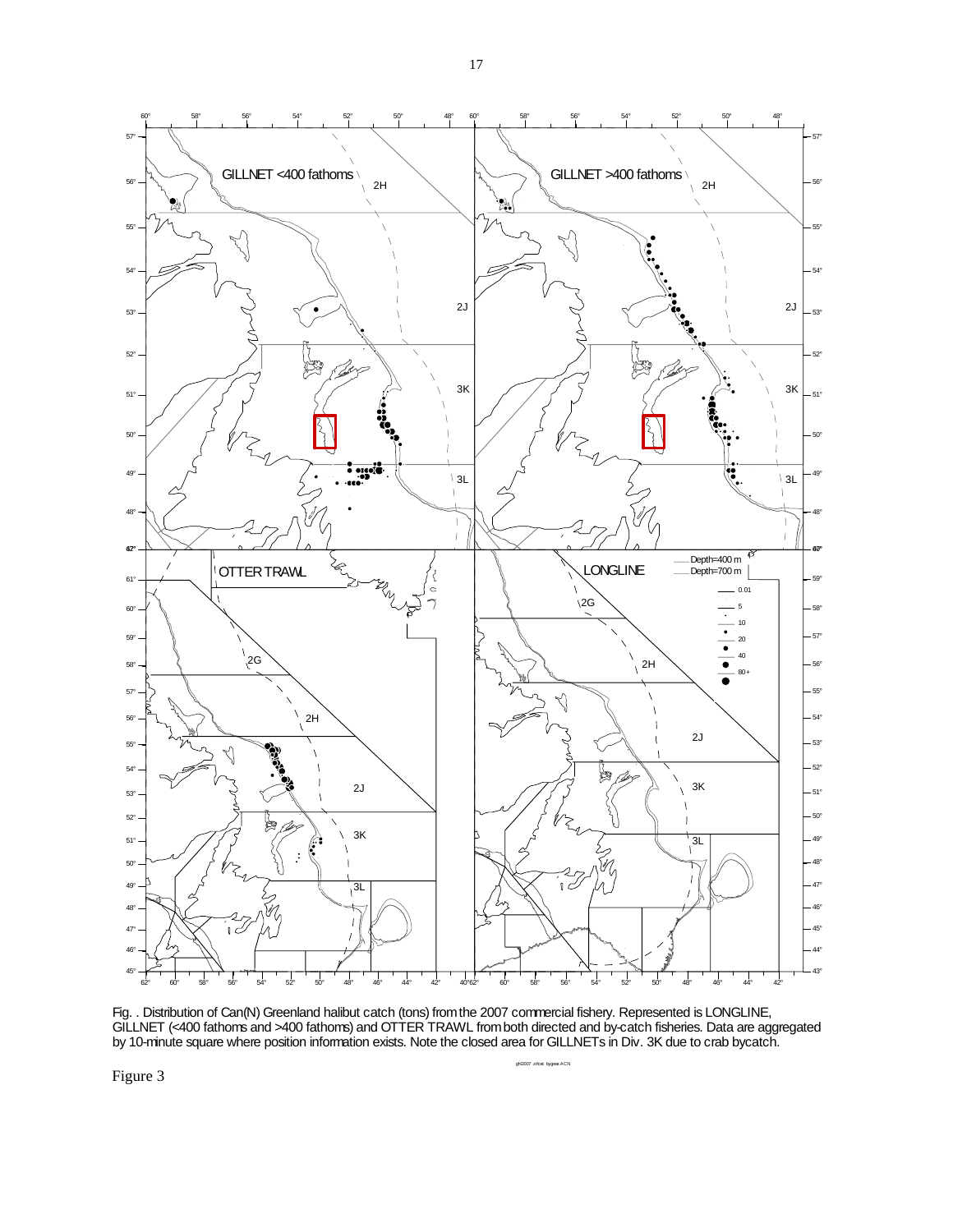

Fig. . Distribution of Can(N) Greenland halibut catch (tons) from the 2007 commercial fishery. Represented is GILLNET (<400 fathoms) for various months from both directed fisheries and by-catch fisheries. Data are aggregated by 10-minute square where position information exists. Note the closed area for GILLNETs in Div. 3K due to crab bycatch.

ghl2006 zifcat GNLE400.ACN

Figure 4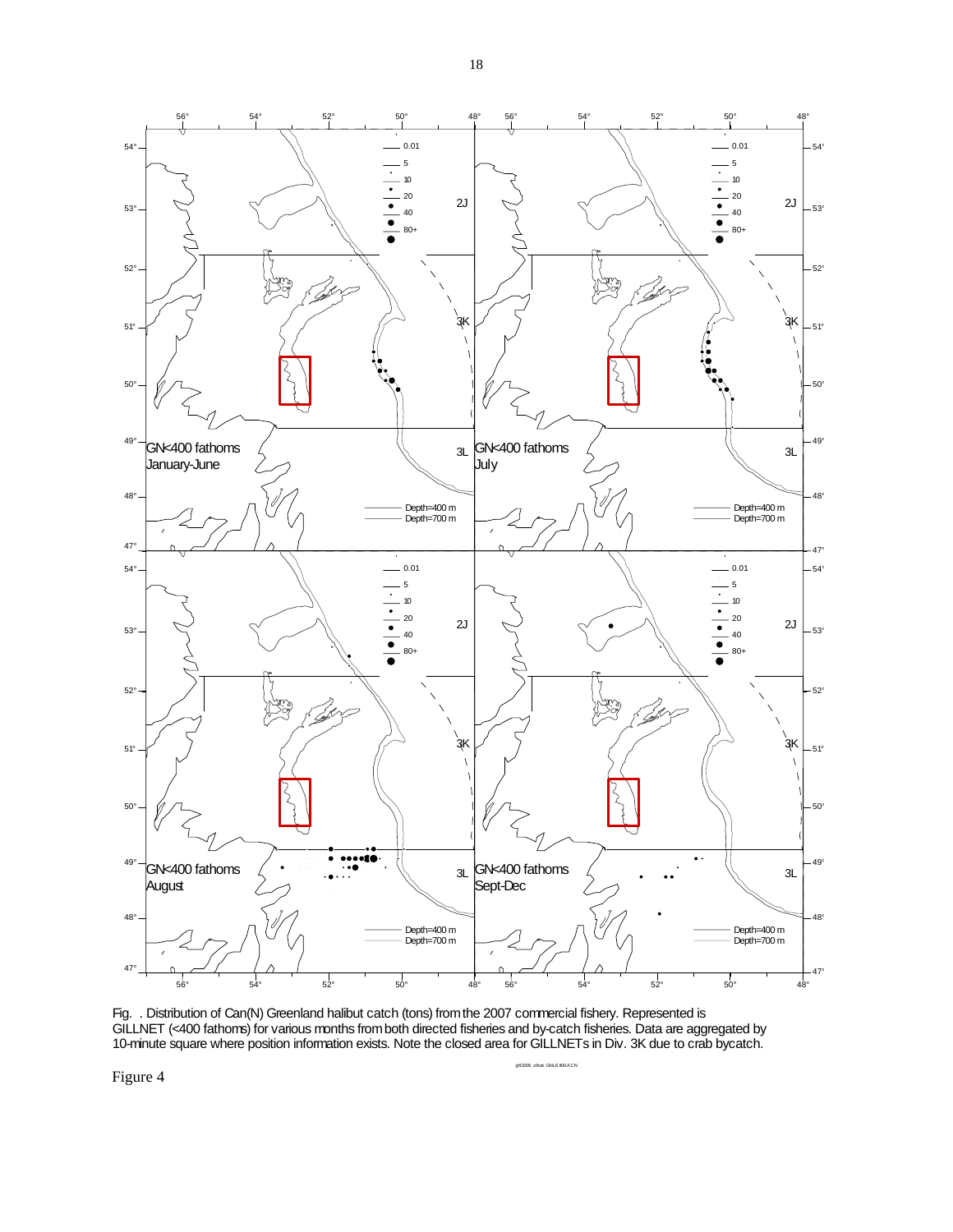

Fig. . Distribution of Can(N) Greenland halibut catch (tons) from the 2007 commercial fishery. Represented is GILLNET (>400 fathoms) for various months from both directed fisheries and by-catch fisheries. Data are aggregated by 10-minute square where position information exists. Note the closed area for GILLNETs in Div. 3K due to crab bycatch.

400.ACN

Figure 5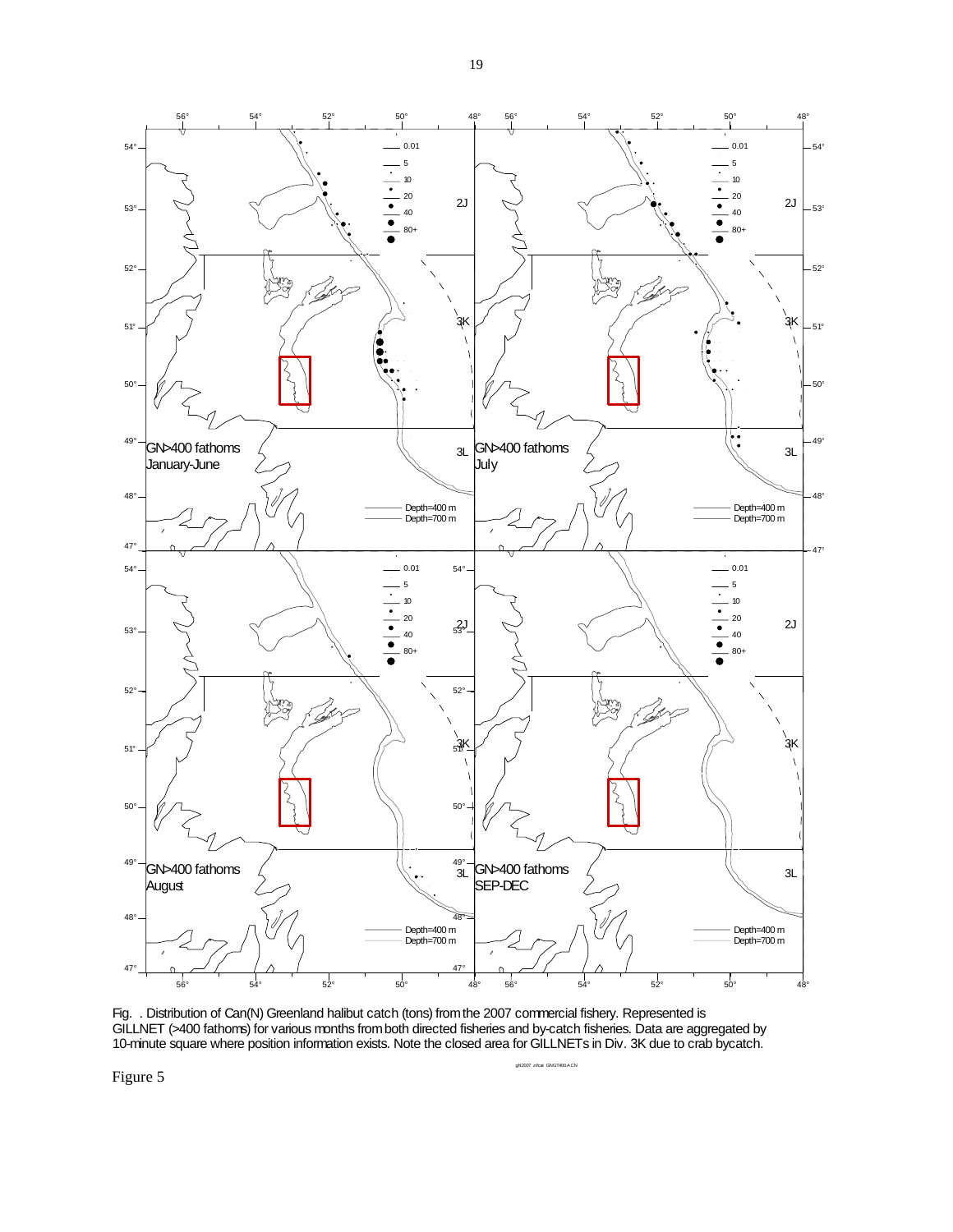

Fig. . Distribution of Can(N) Greenland halibut catch (tons) from the 2007 commercial fishery. Represented is OTTER TRAWL catch for various months from directed fisheries and by-catch from other fisheries. The data are aggregated by 10-minute square for Div. 2J3KL where position was recorded on the logbook.

ghl2007 zifcat OT.ACN

Figure 6